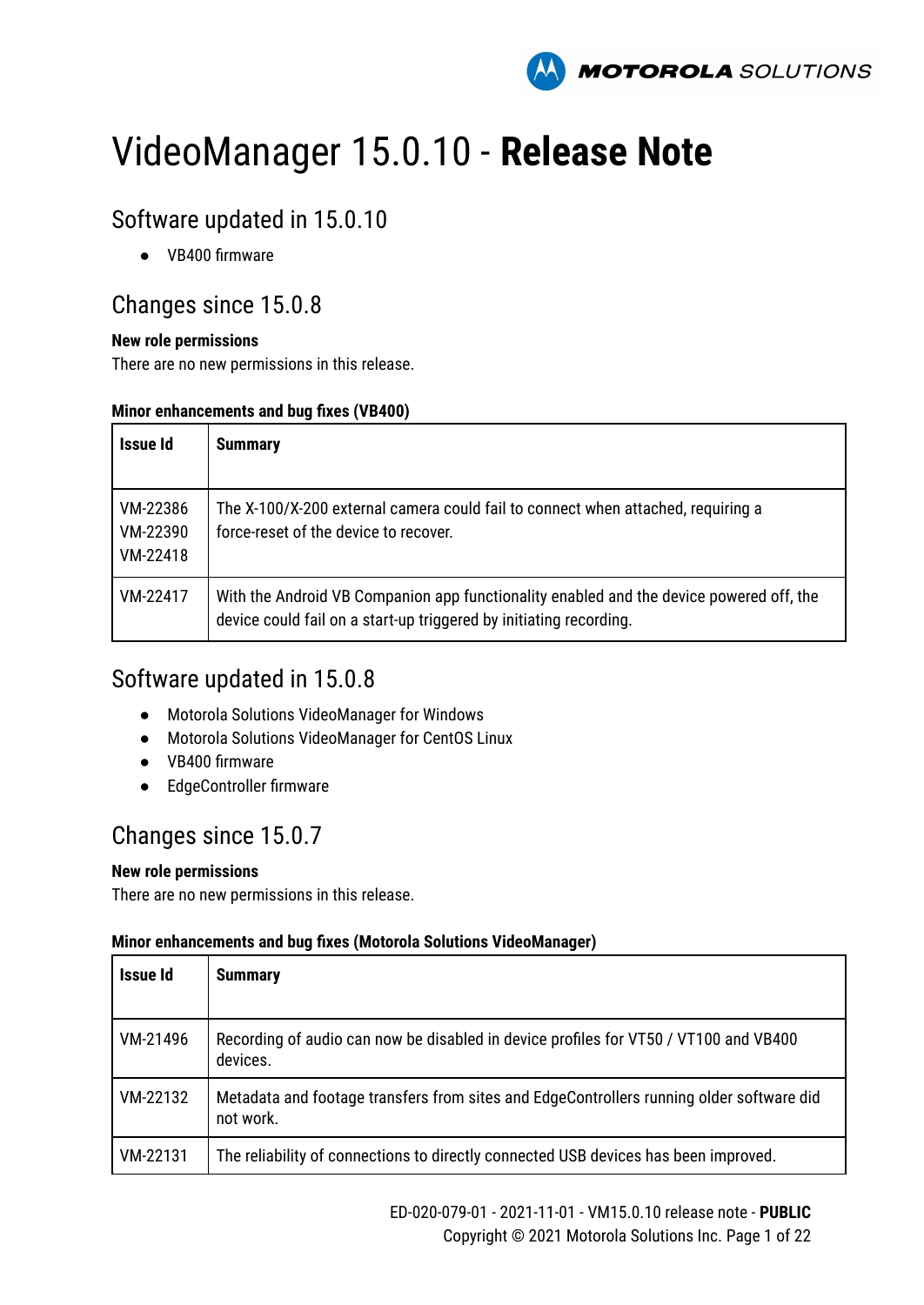| VM-22152 | The export profile editor had the wrong label beside the check box which specifies that the<br>profile should be the "default" profile.                                                                                                                                                                                            |
|----------|------------------------------------------------------------------------------------------------------------------------------------------------------------------------------------------------------------------------------------------------------------------------------------------------------------------------------------|
| VM-21969 | The device list did not show the progress of footage downloaded for each device when using<br>a non-English language pack.                                                                                                                                                                                                         |
| VM-21741 | Pages which display extracts from the audit log will no longer show errors even if the audit<br>log is very large and slow to query.                                                                                                                                                                                               |
| VM-21830 | The service works correctly with the latest version of Genetec Security Center (this<br>integration requires a licence).                                                                                                                                                                                                           |
| VM-21858 | H.265 recording on VB400 can now be enabled in the device profile. This is an experimental<br>feature which must be enabled in the experimental features page before use. Due to the<br>resource requirements of H.265 playback, it is recommended that you discuss this feature<br>with your support provider before enabling it. |

#### **Minor enhancements and bug fixes (VB400)**

| <b>Issue Id</b> | <b>Summary</b>                                                                                                                                                                                                                                                                                                         |
|-----------------|------------------------------------------------------------------------------------------------------------------------------------------------------------------------------------------------------------------------------------------------------------------------------------------------------------------------|
| VM-21594        | Recording of audio can now be disabled.                                                                                                                                                                                                                                                                                |
| VM-21906        | H.265 recording can now be enabled for limited revisions of the hardware. It is<br>recommended that you discuss this feature with your support provider before enabling it.                                                                                                                                            |
| VM-20377        | Support has been added for the latest revisions of the hardware.                                                                                                                                                                                                                                                       |
| VM-21911        | It is now possible to limit eligible devices when pairing TETRA radios. The default settings<br>filter using the name of the radio. If you have changed the name of your radios, you may<br>need to configure this feature to be able to pair with them. Contact support if you are<br>considering using this feature. |
| VM-21958        | In some circumstances, devices could unexpectedly restart while uploading footage if the<br>file signing functionality was enabled in Motorola Solutions VideoManager.                                                                                                                                                 |
| VM-22135        | It was possible for very short files to be generated containing no video frames when GPS<br>was enabled.                                                                                                                                                                                                               |
| VM-22111        | Devices could become unable to connect to Motorola Solutions VideoManager after<br>performing a pairing with a HolsterAware peripheral.                                                                                                                                                                                |
| VM-22003        | The pair peripheral gesture could fail to have any effect if a device was previously manually<br>shutdown and restarted.                                                                                                                                                                                               |
| VM-20010        | Devices could unexpectedly restart during long recordings or pre-recordings.                                                                                                                                                                                                                                           |
| VM-21977        | In rare circumstances devices could unexpectedly restart when GPS was enabled.                                                                                                                                                                                                                                         |
| VM-21875        | In rare circumstances devices could unexpectedly restart when entering safety mode with<br>WiFi and GPS enabled.                                                                                                                                                                                                       |
| VM-21896        | It could become impossible to exit safety mode without docking the device.                                                                                                                                                                                                                                             |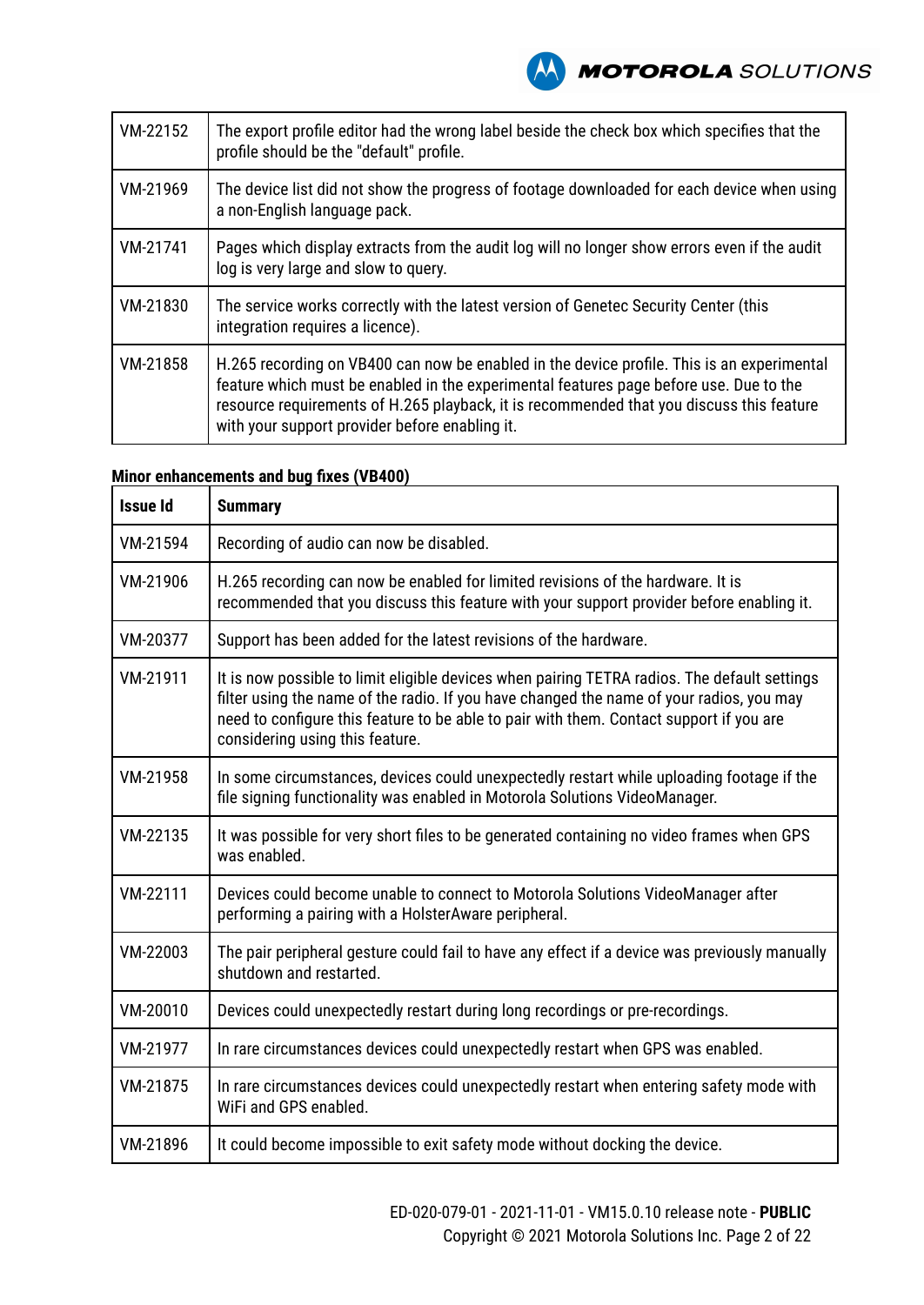| VM-21904<br>VM-21905             | It was possible for the device user interface to become inoperable if there was an<br>unexpected failure when entering safety mode.                                                                                                                                                              |
|----------------------------------|--------------------------------------------------------------------------------------------------------------------------------------------------------------------------------------------------------------------------------------------------------------------------------------------------|
| VM-21828                         | Devices would become inoperable if directly upgraded from firmware versions < V14.4.0 to<br>>= V15.0.0. Although this issue has been fixed in the latest firmware, Motorola Solutions<br>VideoManager currently continues to require upgrading via the intermediate V14.6.7<br>firmware version. |
| VM-21849                         | With the prerecording alarm and peer assisted recording enabled, the device could<br>incorrectly continue the pre-recording alarm after a manual shutdown and restart.                                                                                                                           |
| VM-21850                         | The device could fail to indicate that it was in standby mode after being undocked.                                                                                                                                                                                                              |
| VM-21385                         | With pre-record enabled, it was possible for very short recordings to contain only audio and<br>no video frames.                                                                                                                                                                                 |
| VM-21823<br>VM-21919<br>VM-22204 | The connection to the Android companion app could fail to come up when required if the<br>device had previously restarted unexpectedly or with pre-recording, WiFi streaming &<br>Bluetooth companion app connectivity enabled.                                                                  |
| VM-21748                         | Android companion app live streaming would not work if the app was first left on the video<br>list page for more than 5 minutes.                                                                                                                                                                 |
| VM-21749                         | The device could restart if live view was requested in Motorola Solutions VideoManager<br>while Android companion app live-streaming was active.                                                                                                                                                 |
| VM-21771                         | The connection to TETRA radios would sometimes be made in an incorrect mode,<br>preventing the triggering of recording on a radio emergency.                                                                                                                                                     |
| VM-21772                         | The time between connecting to a TETRA radio and initiating recording due to an<br>emergency has been reduced.                                                                                                                                                                                   |
| VM-19580                         | Devices could occasionally restart unexpectedly when recording was initiated when the<br>device was turned off, and WiFi was enabled.                                                                                                                                                            |
| VM-21788                         | Devices would occasionally restart unexpectedly when a WiFi connection was lost while<br>recording.                                                                                                                                                                                              |
| VM-21822                         | Hush mode would not activate correctly on a X-100/X-200 external camera.                                                                                                                                                                                                                         |
|                                  |                                                                                                                                                                                                                                                                                                  |

### Software updated in 15.0.7

● VT50/VT100 firmware

# Changes since 15.0.6

### **Minor enhancements and bug fixes (VT50 / VT100)**

| Issue Id | <b>Summary</b>                                                                                |
|----------|-----------------------------------------------------------------------------------------------|
| VM-21596 | Recording of audio can now be disabled (requires<br>V15.0.8 Motorola Solutions VideoManager). |
| VM-22037 | Support has been added for the latest revision of                                             |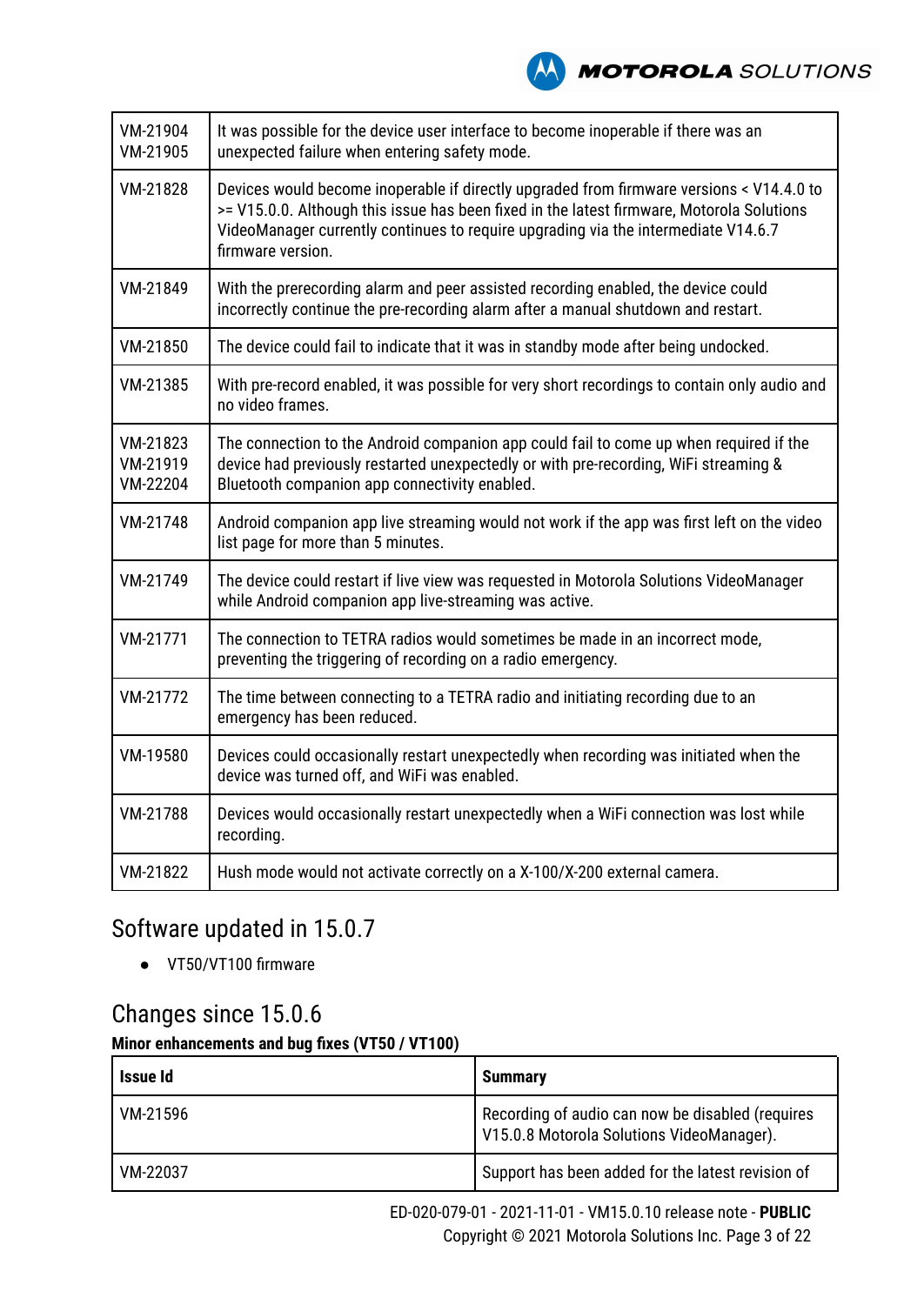

|          | the hardware.                                                                                         |
|----------|-------------------------------------------------------------------------------------------------------|
| VM-21252 | Devices would sometimes fail to reconnect to<br>Motorola Solutions VideoManager on being<br>upgraded. |

### Software updated in 15.0.6

● VB400 firmware

### Changes since 15.0.5

#### **Minor enhancements and bug fixes (VB400)**

| Issue Id | <b>Summary</b>                                                     |
|----------|--------------------------------------------------------------------|
| VM-22037 | Support has been added for the latest revision of<br>the hardware. |

### Software updated in 15.0.5

- Motorola Solutions VideoManager for Windows
- Motorola Solutions VideoManager for CentOS Linux
- EdgeController firmware

### Changes since 15.0.4

#### **New role permissions**

There are no new permissions in this release.

| Issue Id | Summary                                                                                                                                                                       |
|----------|-------------------------------------------------------------------------------------------------------------------------------------------------------------------------------|
| VM-21852 | For some customers, media playback and<br>thumbnails would stop working after a while,<br>requiring a server restart.                                                         |
| VM-21842 | DockController assignment groups could not be<br>configured in a central manager system which has<br>sites with DockControllers.                                              |
| VM-21848 | The system now prevent the upgrade of a VB400<br>running old firmware (older than 14.4.0) from<br>upgrading to any firmware version other than<br>V14.6.7 (see known issues). |
| VM-21856 | VB400 firmware for V14.6.7 is now bundled in order<br>to help with upgrade of VB400s running old<br>firmware (see known issues).                                              |
| VM-21829 | An error would be shown if you tried to create a                                                                                                                              |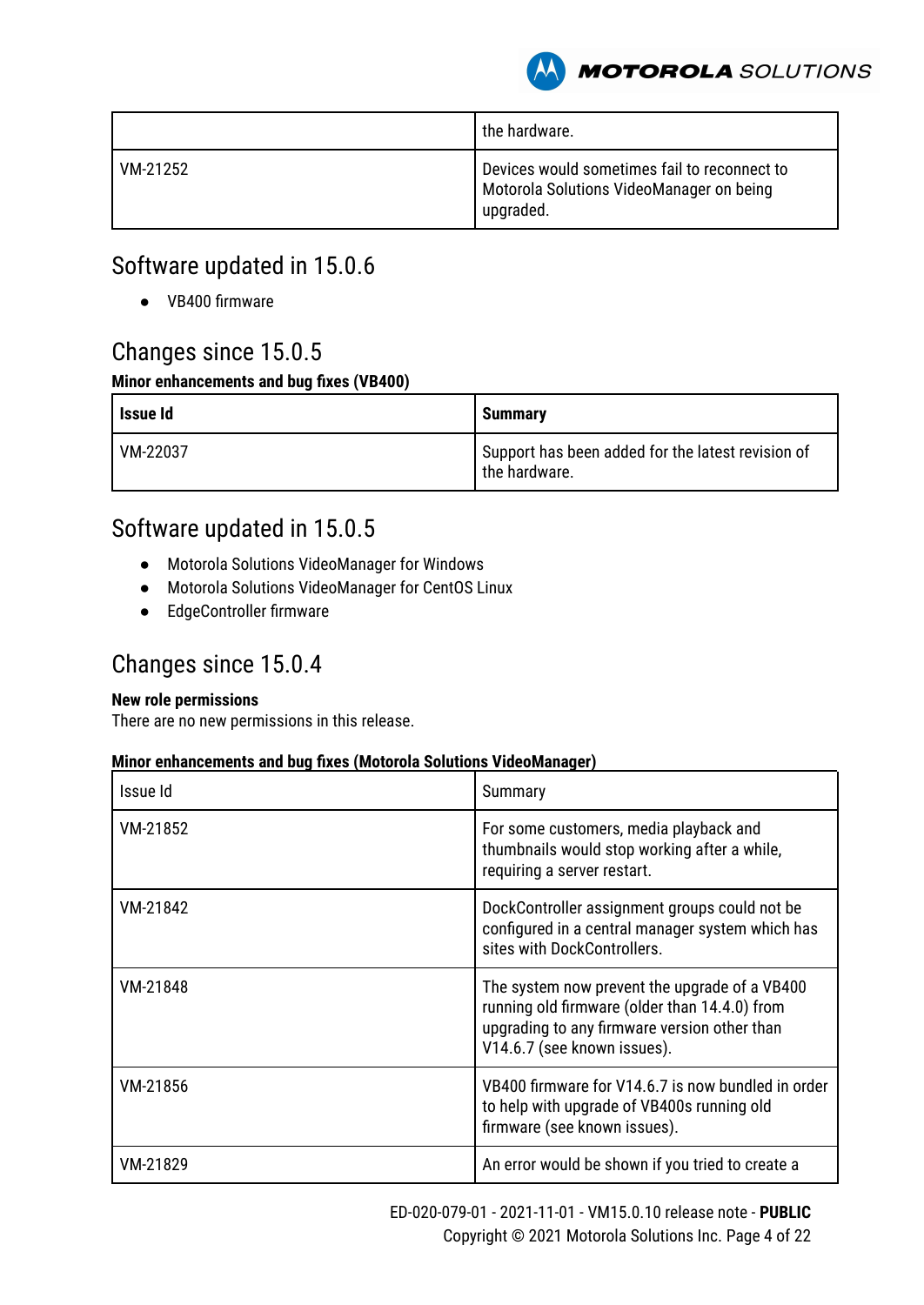new WiFi profile and set it to the default at the same time.

**MOTOROLA** SOLUTIONS

### Software updated in 15.0.4

- Motorola Solutions VideoManager for Windows
- Motorola Solutions VideoManager for CentOS Linux
- VB400 firmware
- EdgeController firmware
- DockController firmware

### Changes since 15.0.3

#### **New feature: Scheduled report retention limits**

The system now limits how many old reports are kept for each scheduled report. Once the limit is reached, an old report will be deleted shortly after a new report is created. On upgrade, existing scheduled reports are configured to keep at most 50 old reports.

#### **New feature: Role assignment tiers**

In order to provide more control over which roles an administrator can assign to users, each role now has a configurable "role assignment tier". An administrator cannot assign a role to a user if the tier of the role is higher than the tier of the administrator's role. This can be used to restrict which roles an administrator can assign. If all roles are left at the highest tier (the default), then the behaviour of the system is unchanged by the addition of this feature.

#### **New role permissions**

There are no new permissions in this release.

| Issue Id | <b>Summary</b>                                                                                         |
|----------|--------------------------------------------------------------------------------------------------------|
| VM-21724 | Motorola Solutions VideoManager did not previously work on Linux if IPv6 is disabled.                  |
| VM-21698 | In the VB400 device profile, you can now configure the system to disable hush mode while<br>recording. |
| VM-21525 | Asset import now supports importing of ASF files containing WMV3 video.                                |
| VM-21411 | The equipment report can now be scheduled to run more frequently than once per hour.                   |
| VM-21747 | The manage-service tool can now be used to run configuration scripts.                                  |
| VM-21495 | Added support for Firefox 68 ESR and 78 ESR browsers.                                                  |
| VM-21489 | In the VB400 device profile, it is now possible to configure audio recording with lossless             |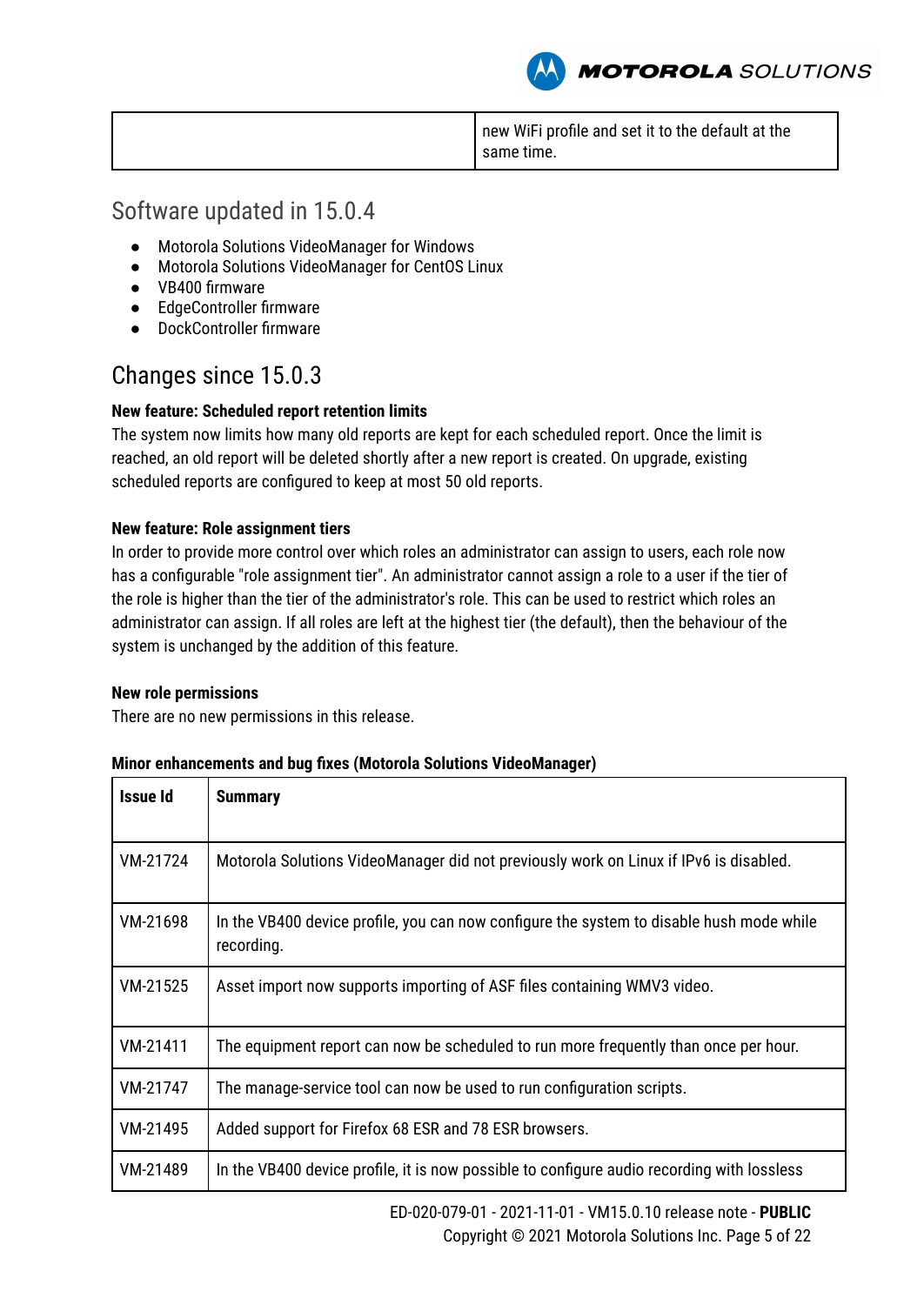

|          | PCM instead of AAC.                                                                                                                                                               |
|----------|-----------------------------------------------------------------------------------------------------------------------------------------------------------------------------------|
| VM-21628 | The "restricted" checkbox and panel for a video is now hidden if the user does not have<br>permission to edit restriction and does not have permission to view restricted videos. |
| VM-21687 | The Web API now supports manual requests to relocate individual video files to specific<br>filespaces.                                                                            |
| VM-21793 | The import system config function would save some imported settings before the user<br>pressed confirm.                                                                           |
| VM-21499 | The buttons on the video player in the incident editor overlapped at some screen widths.                                                                                          |
| VM-21508 | Validation in the VB400 device profile has been improved to require the correct gestures<br>when using HolsterAware devices.                                                      |
| VM-21716 | Replication of certificates from central manager to site did not always happen immediately<br>after importing a certificate.                                                      |
| VM-21713 | Replication of certificates from central manager to site failed if you reimported a previously<br>deleted certificate.                                                            |
| VM-21530 | Timestamps on imported files are now preserved even if the file requires conversion during<br>import.                                                                             |
| VM-21481 | The text on the login page button for logging in by OAuth2 was not configurable using a<br>language pack.                                                                         |
| VM-21327 | Automatic imports were not immediately started when an automatic import profile was<br>created nor stopped when an automatic profile was deleted.                                 |
| VM-21779 | Audit log deletion policy was not included in system config import/export feature.                                                                                                |
| VM-21778 | Configuration import now rejects files exported from systems running a different version.                                                                                         |
| VM-21375 | 1/4 speed playback now works when playing composite clips.                                                                                                                        |
| VM-21592 | Export profile "encrypt downloads" toggle is no longer available if the export location is<br>configured to an output directory.                                                  |
| VM-21701 | The UI for configuring DockController security has been made clearer: it now explicitly refers<br>to "802.1x".                                                                    |
| VM-21797 | Auditing has been improved when using the import/export system config function.                                                                                                   |
| VM-21589 | The management report now includes imported files in its counts of "media items".                                                                                                 |
| VM-21473 | It was possible to initiate an upgrade of a device that was not docked using "bulk upgrade".                                                                                      |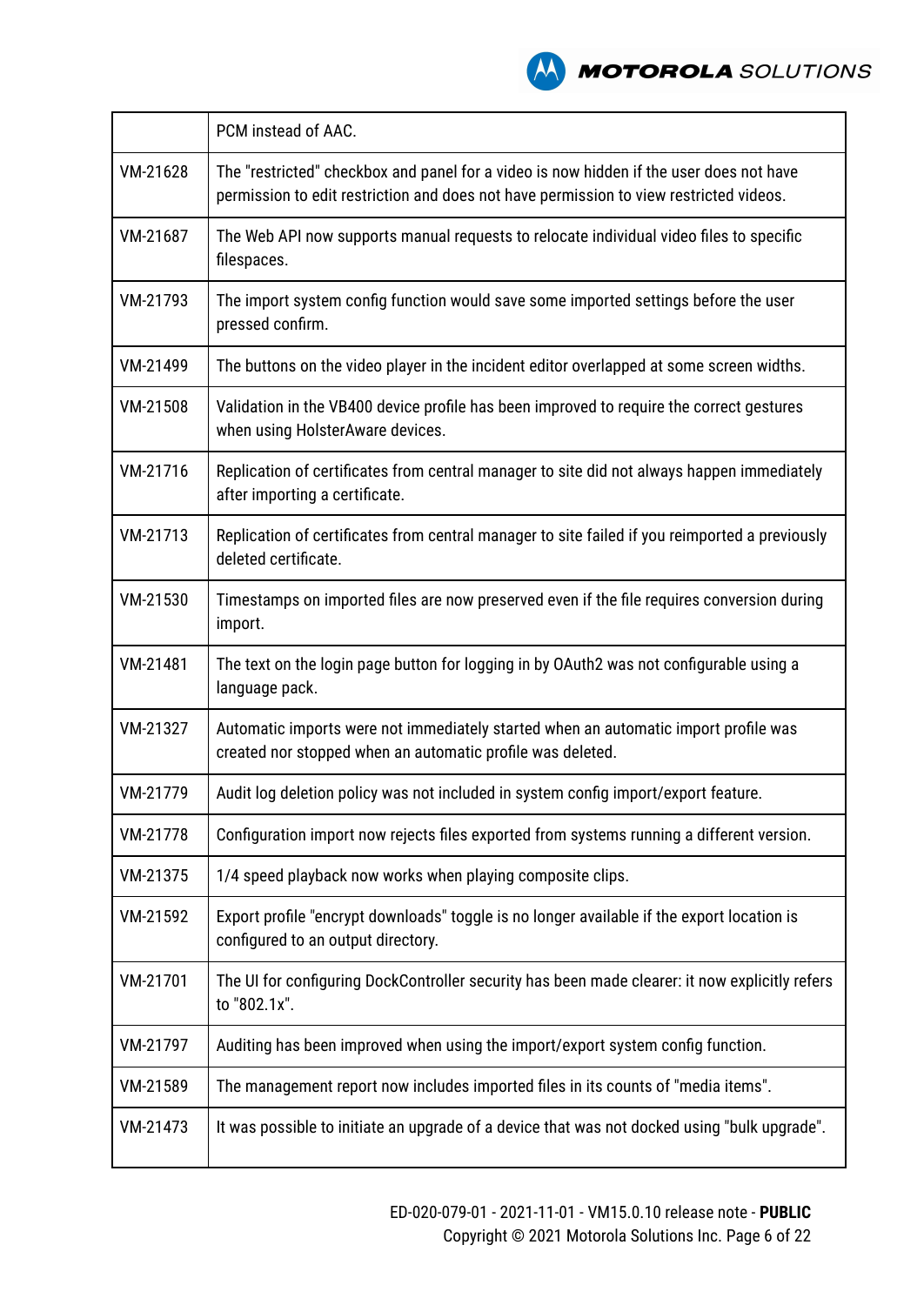

| VM-21388 | It was not possible to delete an import profile if there was a failed import job associated<br>with the profile.              |
|----------|-------------------------------------------------------------------------------------------------------------------------------|
| VM-21537 | The API for retrieving audit log entries now allows filtering to an exact date and time, not just<br>by date.                 |
| VM-21523 | File transfers to Azure uploads are now retried before reporting a failure if there is an error<br>during a transfer.         |
| VM-21640 | In the devices page filter on a central manager, the "Reset filter" button now checks the<br>"include remote devices" option. |
| VM-21527 | A manually initiated server restart is now audited against the user who initiated it.                                         |
| VM-21528 | Editing of the advanced settings file through the Web UI is now audited.                                                      |
| VM-21454 | The service logs no longer fill up with unwanted entries if you upgrade a VB400 in service<br>required mode.                  |
| VM-20565 | Fixed some issues with the dynamic update of the lists of videos on the dashboard.                                            |
| VM-21603 | Editing email properties did not always take effect until the server was restarted.                                           |
| VM-21619 | It is now possible to complete installation using an unsupported web browser.                                                 |
| VM-21491 | Security update: use latest version of ffmpeg.                                                                                |
| VM-21395 | Updated many internal libraries to the latest version, including some security updates.                                       |
| VM-21487 | Updated bundled Java JRE to version 11.0.11+9                                                                                 |
| VM-21337 | Updated to the latest JQuery library, which includes some security fixes.                                                     |
| VM-21372 | The Content-Security-Policy header now includes a form-action directive (a minor security<br>issue).                          |
| VM-21564 | The management report can now be internationalised using a language pack.                                                     |
| VM-21696 | Support was added for future device serial number ranges.                                                                     |

**Minor enhancements and bug fixes (VB400)**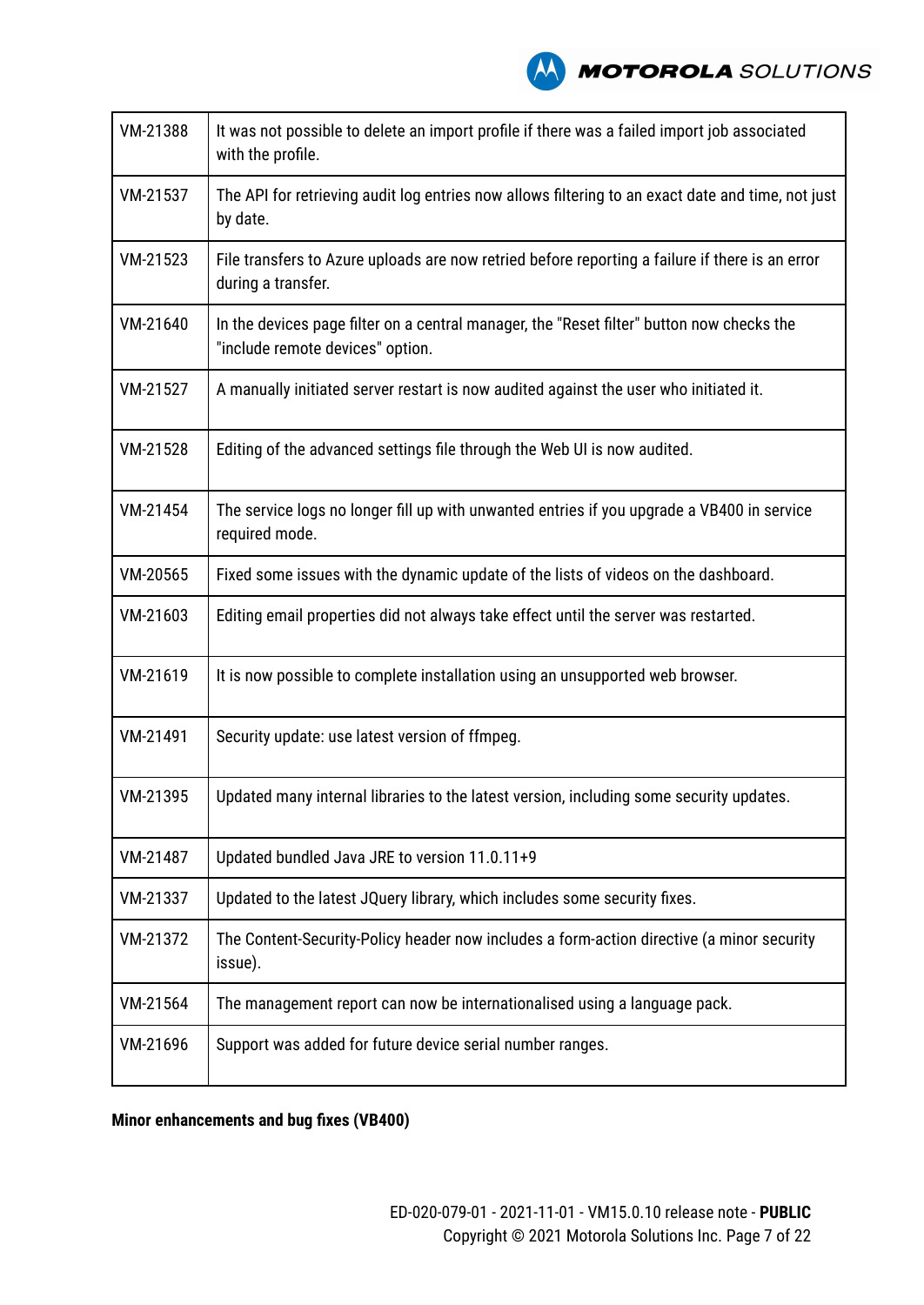

| <b>Issue Id</b>                                                                                                                  | <b>Summary</b>                                                                                                                                                                                                                                                                          |
|----------------------------------------------------------------------------------------------------------------------------------|-----------------------------------------------------------------------------------------------------------------------------------------------------------------------------------------------------------------------------------------------------------------------------------------|
| VM-21695                                                                                                                         | Support has been added for the new profile option allowing hush mode to be disabled while<br>recording.                                                                                                                                                                                 |
| VM-21538                                                                                                                         | Support has been added for the new profile option allowing audio recording with lossless<br>PCM instead of AAC.                                                                                                                                                                         |
| VM-21518                                                                                                                         | Support has been added for showing the status of connected HolsterAware peripherals in<br>the Android companion app.                                                                                                                                                                    |
| VM-21322                                                                                                                         | In some circumstances, the battery level shown in the Android companion app could be<br>misleadingly out of date.                                                                                                                                                                       |
| VM-21464                                                                                                                         | When configured in shutdown when idle mode the device could fail to start up in response to<br>use of the Android app.                                                                                                                                                                  |
| VM-21389                                                                                                                         | The TETRA radio connection could occasionally be interrupted if the radio is configured in<br>Trunk Mode (TMO).                                                                                                                                                                         |
| VM-21647                                                                                                                         | The device could fail during a long-running recording, especially when recording in the dark.                                                                                                                                                                                           |
| VM-21609                                                                                                                         | The device could fail to start up after powering off due to low battery.                                                                                                                                                                                                                |
| VM-20725<br>VM-21675<br>VM-21608<br>VM-21597<br>VM-21546<br>VM-21529<br>VM-21492<br>VM-21453<br>VM-21438<br>VM-21427<br>VM-21418 | There were several issues affecting Bluetooth connectivity when combinations of the<br>Android companion app, HolsterAware peripherals and the TETRA radio integration are used<br>at the same time, and more rarely when the Android companion app is used alone in<br>Bluetooth mode. |

#### **Minor enhancements and bug fixes (DockController)**

| Issue Id             | <b>Summary</b>                                     |
|----------------------|----------------------------------------------------|
| VM-21769<br>VM-21782 | Support has been added for new types of RFID card. |

#### **Minor enhancements and bug fixes (EdgeController)**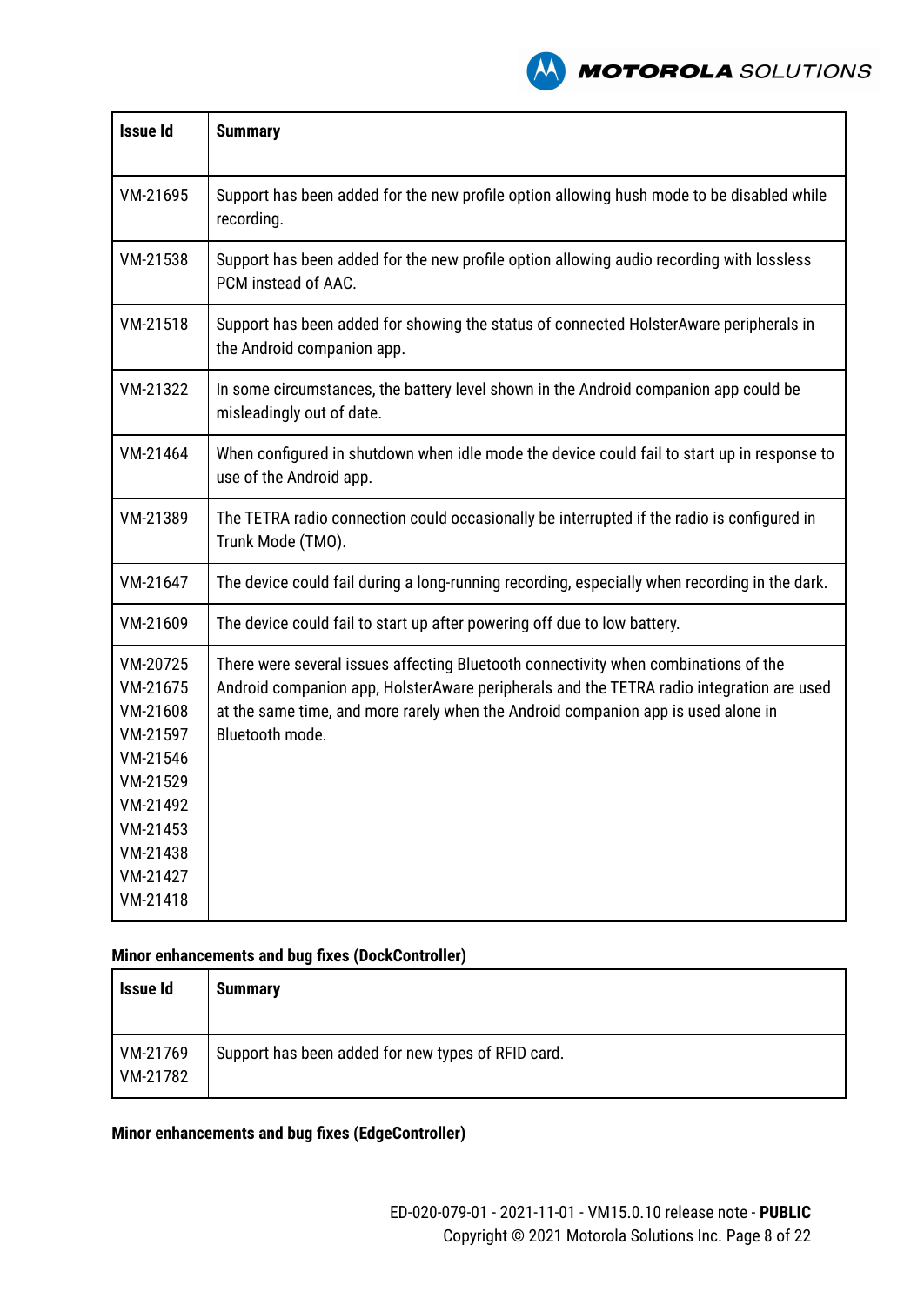

| Issue Id | <b>Summary</b>                                      |
|----------|-----------------------------------------------------|
| VM-21646 | Security update: use the latest version of openssl. |

### Software updated in 15.0.3

- Motorola Solutions VideoManager for Windows
- Motorola Solutions VideoManager for CentOS Linux
- VB400 firmware
- EdgeController firmware

### Changes since 15.0.2

#### **New feature: Video file signatures**

When this feature is enabled, videos recorded on VB400 devices will be accompanied by a cryptographic signature generated by the VB400 which verifies the origin of the video. The signatures on videos include the X.509 certificate chain for the device which recorded them. The system will automatically issue X.509 certificates to VB400 devices which are used to prove the origin of the signature.

All certificates are signed by a "root certificate" which is managed by Motorola Solutions VideoManager. This "root certificate" can be imported into the system or manually created. The "trust root" certificates for the system can be exported and imported, allowing the system to verify signatures from devices with certificates issued by another system, if this is desired.

The system verifies that the signatures and the certificates that they contain are trusted when files are downloaded, and audits the result of these checks (and displays this information in the video details page). A ZIP file can be downloaded for a video, containing the signature, the certificates for the signature and a short report containing verification information for the video.

#### **New feature: Video fields permission control**

You can now control which fields of a video/media item are visible in the video details page (and the large view) using permissions. All the fields of the video details now have corresponding entries in the "user-defined media fields" page and by editing the permission groups for the built-in fields, you can control which users can see these fields.

#### **New role permissions**

| <b>Permission</b>                              | <b>Section</b>                   | <b>Notes</b>    | On upgrade, granted<br>to                         |
|------------------------------------------------|----------------------------------|-----------------|---------------------------------------------------|
| View videos in<br>Iarge/gallery/list view mode | Video permissions/Video          | (3 permissions) | Roles with permission<br>to list or search videos |
| View/Edit Device Certificate<br>Authorities    | Advanced<br>Permissions/Settings | (2 permissions) | System administrator                              |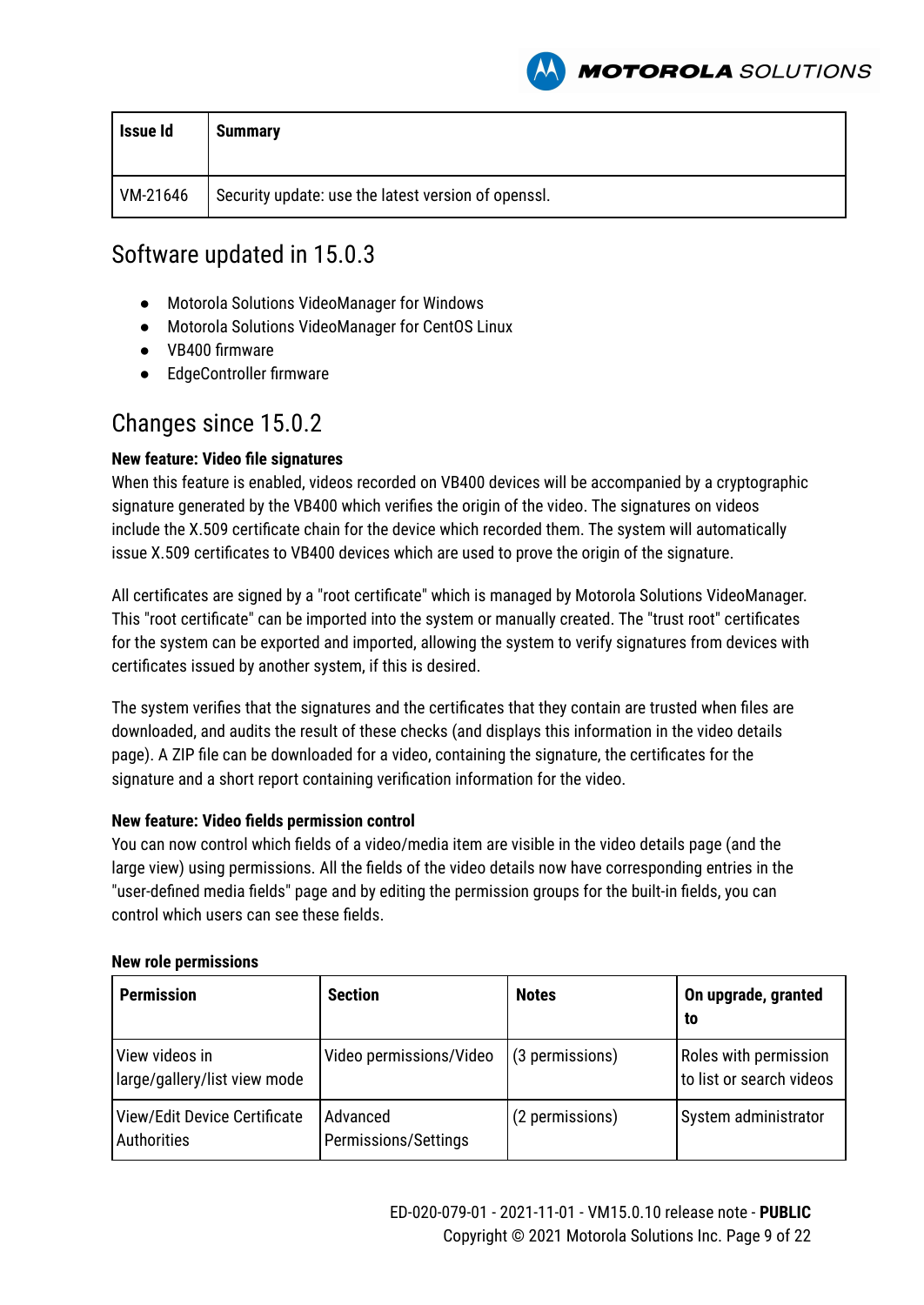

| <b>Issue Id</b> | <b>Summary</b>                                                                                                            |
|-----------------|---------------------------------------------------------------------------------------------------------------------------|
| VM-21588        | Very occasionally the server could become unresponsive while live streaming from devices.                                 |
| VM-21602        | Default email templates for streaming notifications did not include a link to the live stream.                            |
| VM-21632        | Notification emails were not sent at all on some systems.                                                                 |
| VM-21570        | The user import setting page freezes the browser after importing a very large number of<br>users.                         |
| VM-21248        | The ability to use the three different video list view options (large, gallery and list) is now<br>permission controlled. |
| VM-21579        | Notification emails for a "first time login" contained the wrong username.                                                |
| VM-21550        | User import tool would only import the first 20 members of each group when importing from<br>Azure AD. [also in 14.6.10]  |
| VM-21469        | Device profiles now allow configuration of HolsterAware pool issue mode. [also in 14.6.9]                                 |
| VM-21470        | Device profiles now allow configuration of a "suppress recording after undocking" time. [also<br>in $14.6.9$ ]            |

#### **Minor enhancements and bug fixes (Motorola Solutions VideoManager)**

#### **Minor enhancements and bug fixes (VB400)**

| Issue Id | <b>Summary</b>                                                                                                           |
|----------|--------------------------------------------------------------------------------------------------------------------------|
| VM-21601 | It was possible for the device to fail to complete a firmware upgrade if the battery life<br>extender option is enabled. |

### Software updated in 15.0.2

● VB400 firmware

### Changes since 15.0.1

#### **Minor enhancements and bug fixes (VB400)**

| Issue Id | <b>Summary</b>                                                  |
|----------|-----------------------------------------------------------------|
| VM-21325 | Support has been added for the latest revision of the hardware. |

### Software updated in 15.0.1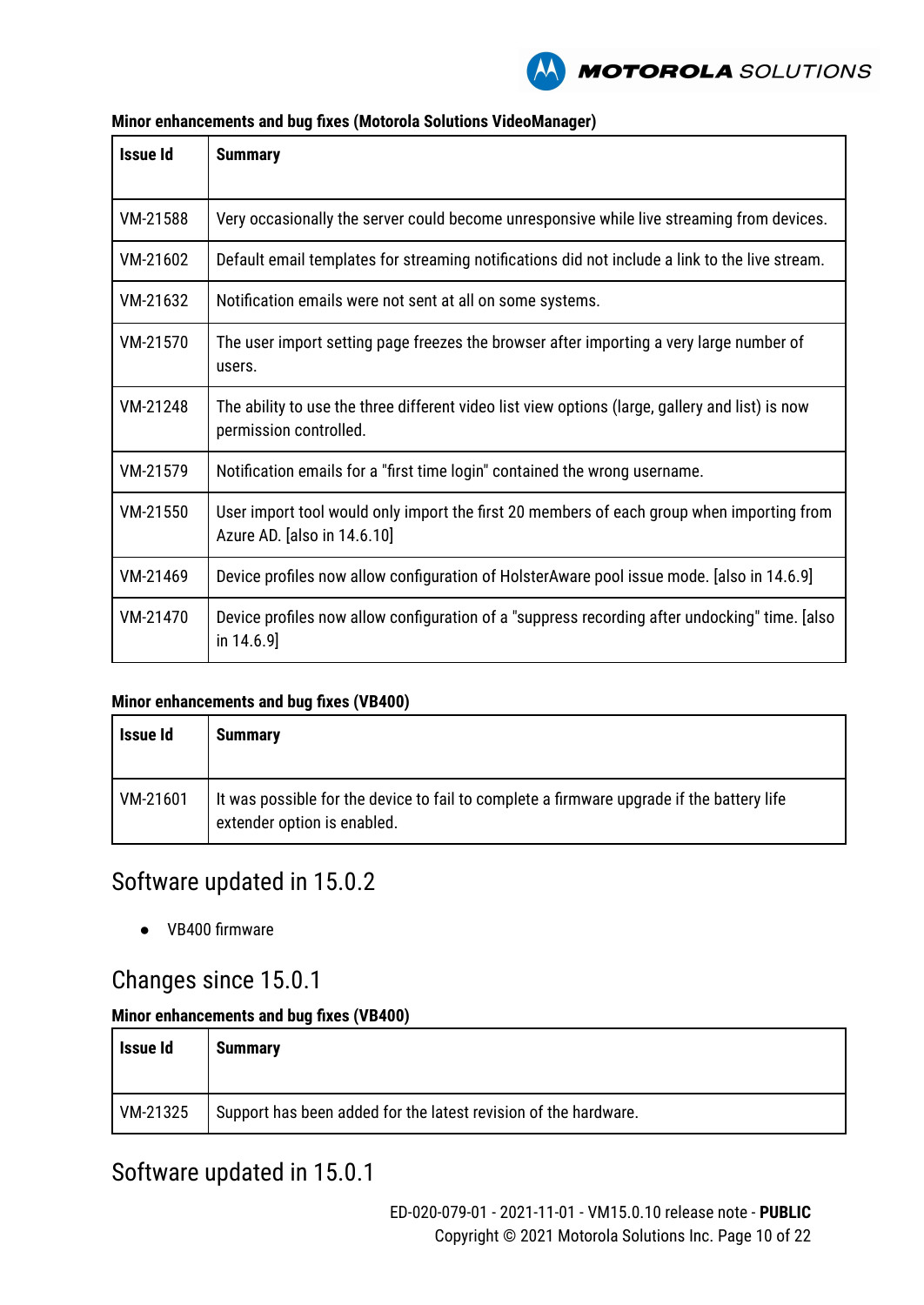

- Motorola Solutions VideoManager for Windows
- Motorola Solutions VideoManager for CentOS Linux
- VB400 firmware
- EdgeController firmware
- DockController firmware
- User Import Tool

### Changes since 14.6.7

#### **New feature: Group by recording**

An alternate way of displaying incident clips is now available where all the clips relating to a single recording are grouped together. This way of displaying incidents may be especially suitable for customers who chose to maintain multiple copies of the same recording within a single incident with different time ranges or redactions. The UI makes it easy to create a new copy of the clip with different redaction or time range. The entire system must be configured to display incidents in the new or the old way.

#### **New feature: Improved notification system**

The notifications panel on the dashboard now shows notifications for the following events:

- A new video has been downloaded for the logged in user
- A video or incident has been shared with the logged in user
- The logged in user has been made the owner of a video or incident
- An export created by the user completes
- An import created by the user completes

These users can view the list of affected videos/incidents/exports/imports with a single clip. The notification count can be reset by clicking on a button next to the notification. A count of outstanding notifications is shown in the navigation bar at the top of the screen, so it's always visible.

This feature makes it possible to implement workflows which require users to respond to the sharing or changes of ownership of videos or incidents.

#### **New feature: Simple user import/export**

The list of users can now be exported to a CSV file, edited and reimported. This provides a simple way to manage the list of users for customers who don't want to go through the complexity of setting up an automated user import.

#### **New feature: Import grid workers**

Customers using a grid of servers can now set up one or more servers to process imports. To make this work, the temporary folder where files to be imported are stored must be set to a network file share, accessible by both the main server and the import worker servers.

#### **New feature: Login verification by email**

Email can now be used as a form of two-factor authentication for additional security. The system can be configured so that when a user logs in, an email is sent to them, and they must click on a link in the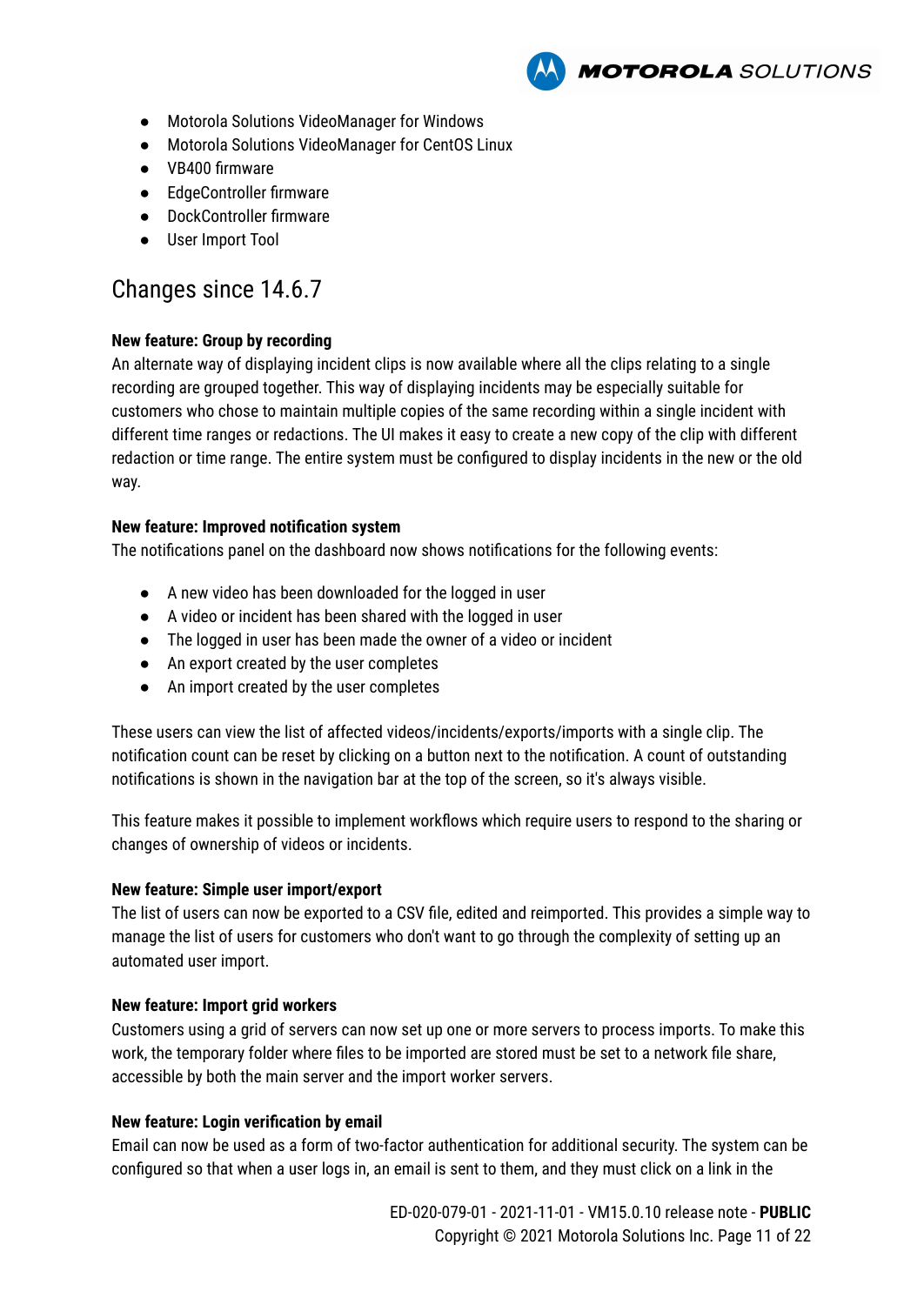email to complete the login process. This can be configured to be a mandatory requirement for all users, or this can apply only to users with a certain role. If email becomes unexpectedly unavailable, administrators can use the command line tools to get the URL link that they need to complete login or can disable the feature via the command line.

#### **New feature: Hardware export acceleration**

Customers using a grid configuration can now speed up their exports by using an export worker machine which has a suitable NVidia graphics card. With a suitably equipped server, the time taken to create an export can be halved. This option must be explicitly enabled on an export worker.

#### **New feature: Incident clip captions**

It is now possible to import a WebVTT subtitle file into an incident clip (in the redaction editor dialog) which will create captions on the video which are burned into the video when you export. These captions can also be exported so that they can be edited with a WebVTT editing tool and reimported.

#### **New feature: Web configuration of redundant servers**

It has been possible to configure a backup server for Motorola Solutions VideoManager for some time. In this release, it is now possible to configure and manage this without having to manually edit settings files. The Web UI can be used to convert a grid worker into a standby master machine and to set the config folder sharing which is necessary to make standby servers work properly. The UI also shows whether the backup server. Workers can now be configured to connect to a specific master machine or to connect to whichever master machine is actually active and the UI shows which workers are on or offline even if they are not currently active. Workers no longer need to be manually reconfigured if you add an additional standby server.

#### **New feature: Configurable export title page**

It is now possible to customize the contents of the export title page for each export profile using a template which can be used to hide fields or include field information from the incident.

#### **New feature: Configurable incident clip field visibility**

You can now assign incident clip fields (operator, device, duration, notes) to field permission groups and thus restrict which users can see these fields. These fields are visible to all users with permissions to view an incident by default on upgrade. You can now also control which field groups are visible when viewing anonymous incident links... by default all the fields are hidden when viewing an anonymous link.

#### **New feature: Safety mode (VM-20695)**

The new "safety mode" feature allows a VB400 to be powered down such that it cannot be powered up again except by using the exit safety mode gesture, or by docking the device. This is in contrast to a normal shutdown which allows power up on any event, including activating the recording start gesture.

#### **New feature: Battery level in video metadata overlay (VM-21052, VM-21054)**

The state of charge of the battery of a VB400 can now be configured to be shown (as a percentage) in the video metadata overlay.

#### **New role permissions**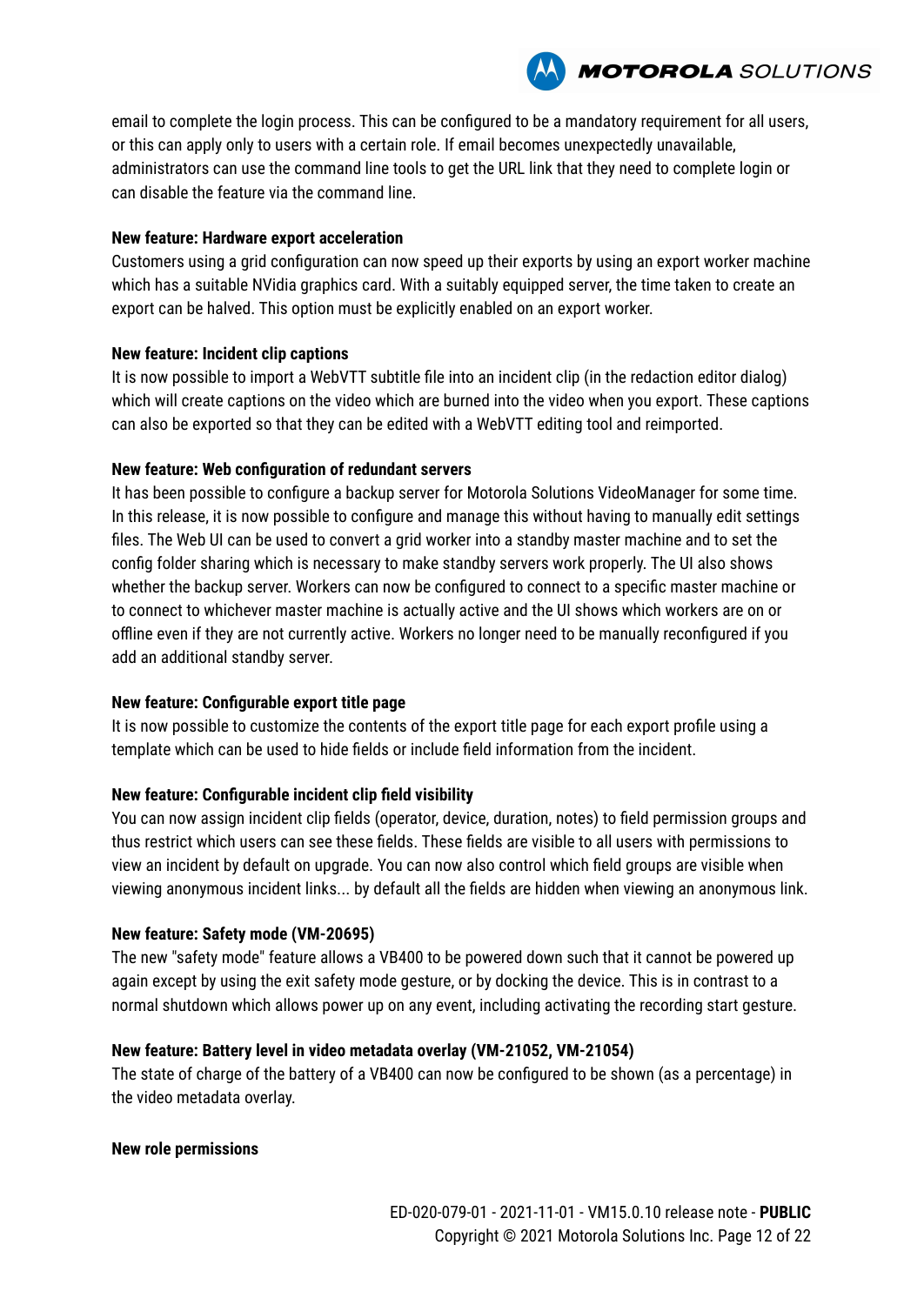

| <b>Permission</b>                                    | <b>Section</b>                         | On upgrade, granted to |
|------------------------------------------------------|----------------------------------------|------------------------|
| Can duplicate incident video clip                    | Incident permissions/Incident<br>clips | System administrator   |
| Can add new clip for recording in<br>incident editor | Incident permissions/Incident<br>clips | System administrator   |
| <b>Export users</b>                                  | User permissions/User                  | System administrator   |
| Import users                                         | User permissions/User                  | System administrator   |
| Initiate immediate database backup                   | <b>Advanced Permissions/Settings</b>   | System administrator   |
| View/edit incidents (UI settings)                    | <b>Advanced Permissions/Settings</b>   | System administrator   |
| View system page in Companion App                    | Device Permissions/Companion<br>App    | System administrator   |

| <b>Issue Id</b> | <b>Summary</b>                                                                                                                                                                                 |
|-----------------|------------------------------------------------------------------------------------------------------------------------------------------------------------------------------------------------|
| VM-20751        | In the deletion policy, you can now configure that all audit log entries are deleted<br>automatically after a fixed period of time.                                                            |
| VM-21061        | Motorola Solutions VideoManager now uses the Windows Trusted Root Certification<br>Authorities list to validate server SSL certificates for outgoing HTTPS connections (e.g. to<br>Box or S3). |
| VM-21022        | In VB400 device profiles, you can now adjust how long a button must be held to activate the<br>"hold" gesture for the button.                                                                  |
| VM-20998        | In VB400 device profiles, you can now configure the record lamp to be "solid green dimmed"<br>while pre-recording.                                                                             |
| VM-20979        | You can now create audio redactions which "beep" out the audio rather than silencing it.                                                                                                       |
| VM-20950        | You can now play videos faster or slower than normal speed.                                                                                                                                    |
| VM-18381        | The video report now includes the SHA-256 hash of each video.                                                                                                                                  |
| VM-20966        | Users can now have multiple comma-separated touch assign IDs.                                                                                                                                  |
| VM-18396        | You can now bulk edit the sharing, owner and restriction fields for videos/media.                                                                                                              |
| VM-18395        | You can now bulk edit custom properties for videos/media (if licensed).                                                                                                                        |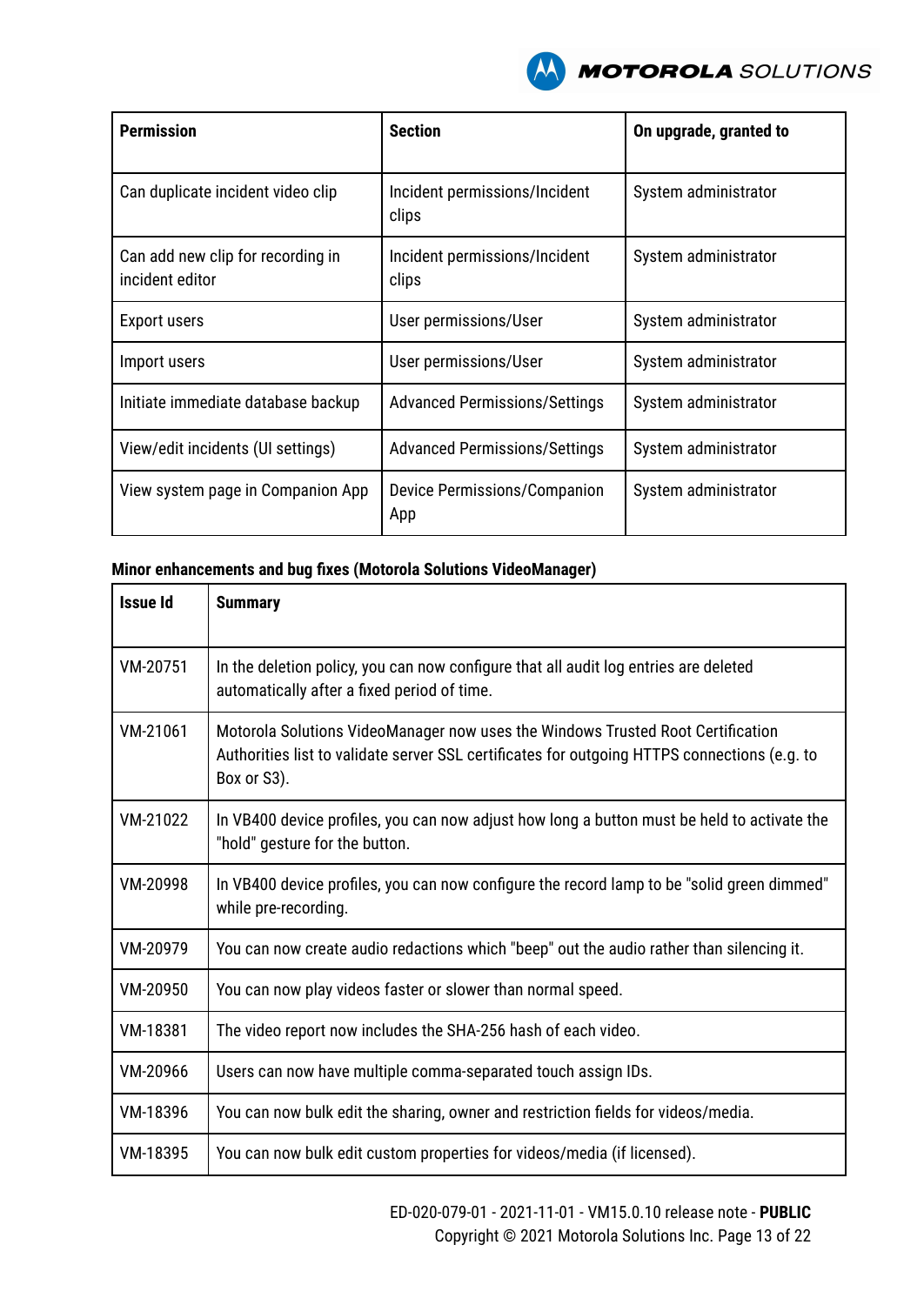| VM-21288 | Devices which are not charging because their battery is not working are no longer available<br>for touch assign and are shown with a different battery icon.                                                           |
|----------|------------------------------------------------------------------------------------------------------------------------------------------------------------------------------------------------------------------------|
| VM-20592 | The import list can now be filtered.                                                                                                                                                                                   |
| VM-20593 | There is a new "my imports" tab showing imports belonging to the logged in user.                                                                                                                                       |
| VM-20591 | You can now access the files imported by an import job by clicking "show results" on the<br>import screen, or by clicking "search results" on the import details page or you can search<br>videos by import signature. |
| VM-21185 | The management report is now a CSV file rather than an HTML page, and it now includes<br>information about recordings. Two redundant columns from the old report have been<br>removed.                                 |
| VM-21040 | It is no longer mandatory for a device profile to have gestures for starting and stopping<br>recording.                                                                                                                |
| VM-21324 | The user export report sometimes reported the same role multiple times for a user and<br>sometimes omitted the user's Bluetooth address.                                                                               |
| VM-20721 | The device profile editor now supports configuring gestures for "safety mode".                                                                                                                                         |
| VM-21002 | Bulk video selection count disappeared when the user scrolled down the page to load more<br>videos.                                                                                                                    |
| VM-21165 | Device field trip report did not correctly apply a configured report start time, if specified.                                                                                                                         |
| VM-20853 | Imports which fail during file upload did not appear in the list of failed imports.                                                                                                                                    |
| VM-20981 | The DockController screen will no longer allow you to downgrade a DockController if<br>automatic upgrade would immediately re-upgrade to the default firmware.                                                         |
| VM-20881 | The user "view bluetooth pairings" screen now shows which assigned device is currently<br>using the user's pairings.                                                                                                   |
| VM-21160 | The "videos scheduled to be deleted" panel on the dashboard is now only shown if there are<br>any videos scheduled to be deleted.                                                                                      |
| VM-20982 | It is now possible to customize email templates for notifications.                                                                                                                                                     |
| VM-21189 | The site list would incorrectly show sites which have been connected for more than 4 hours<br>when you filter for sites "last seen > 4 hours ago".                                                                     |
| VM-20644 | Audio now plays correctly when playing videos recorded on Canon cameras.                                                                                                                                               |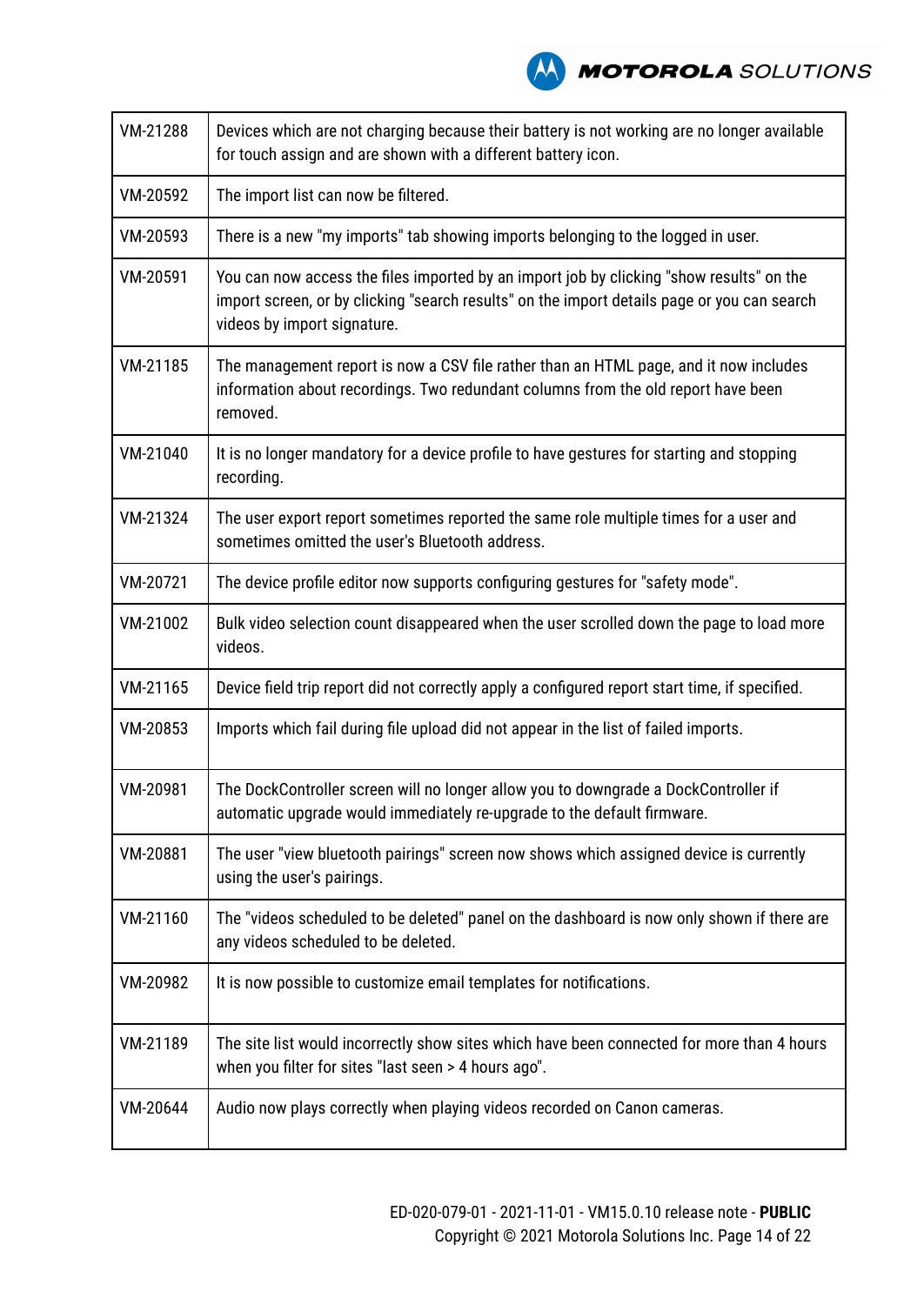| VM-20921 | If a server is currently operating as a standby server, the web UI on the server now indicates<br>the status of the standby server.                                                                                                            |
|----------|------------------------------------------------------------------------------------------------------------------------------------------------------------------------------------------------------------------------------------------------|
| VM-20552 | When an operator is unable to assign a camera using an RFID touch assign, the audit record<br>now includes additional diagnostic information.                                                                                                  |
| VM-20559 | The "show original" link on an incident video clip will now search for all the videos in the<br>recording if the video for the clip is part of a multi-file recording.                                                                         |
| VM-20678 | If your grid system has multiple export workers, the system now does a better job of evenly<br>distributing load across the workers when there are multiple exports running.                                                                   |
| VM-21076 | If an audit log read times out, the error message in the audit log page will now suggest to<br>the user that creating an audit report is the right strategy.                                                                                   |
| VM-21082 | Operator names were not correctly rendered on the export title page if they included Hebrew<br>characters.                                                                                                                                     |
| VM-20583 | Operator names containing unicode characters will now display correctly in VB400<br>watermarks and metadata overlays.                                                                                                                          |
| VM-20790 | The login page was not correctly displaying languages other than English.                                                                                                                                                                      |
| VM-20782 | It is now possible to rename the "System Administrator" role and change its description.                                                                                                                                                       |
| VM-20740 | Various elements of the UI which could not be translated into other languages are now<br>translatable.                                                                                                                                         |
| VM-20875 | If you delete a role, the warning displayed incorrectly counted the number of users<br>associated with the role.                                                                                                                               |
| VM-20882 | Banner warnings at the top of the web page were not always displayed when you refresh the<br>page.                                                                                                                                             |
| VM-20830 | Users who don't have permission to edit DockController settings were unable to view the<br>touch assign, bandwidth rule and device settings in the DockController details page.                                                                |
| VM-21287 | The battery symbol for an assignable device now has a tag symbol if the device is currently<br>available for touch assign, or a check mark if the device is sufficiently charged, but is not<br>enabled for touch assign.                      |
| VM-21186 | The live stats device status pie chart now distinguishes between assignable devices based<br>on whether they are touch assignable and whether they are charging. The device list can now<br>be filtered based on the charge status of devices. |
| VM-20594 | You can now force the system to perform an immediate database backup (if you are using<br>the bundled Postgres database).                                                                                                                      |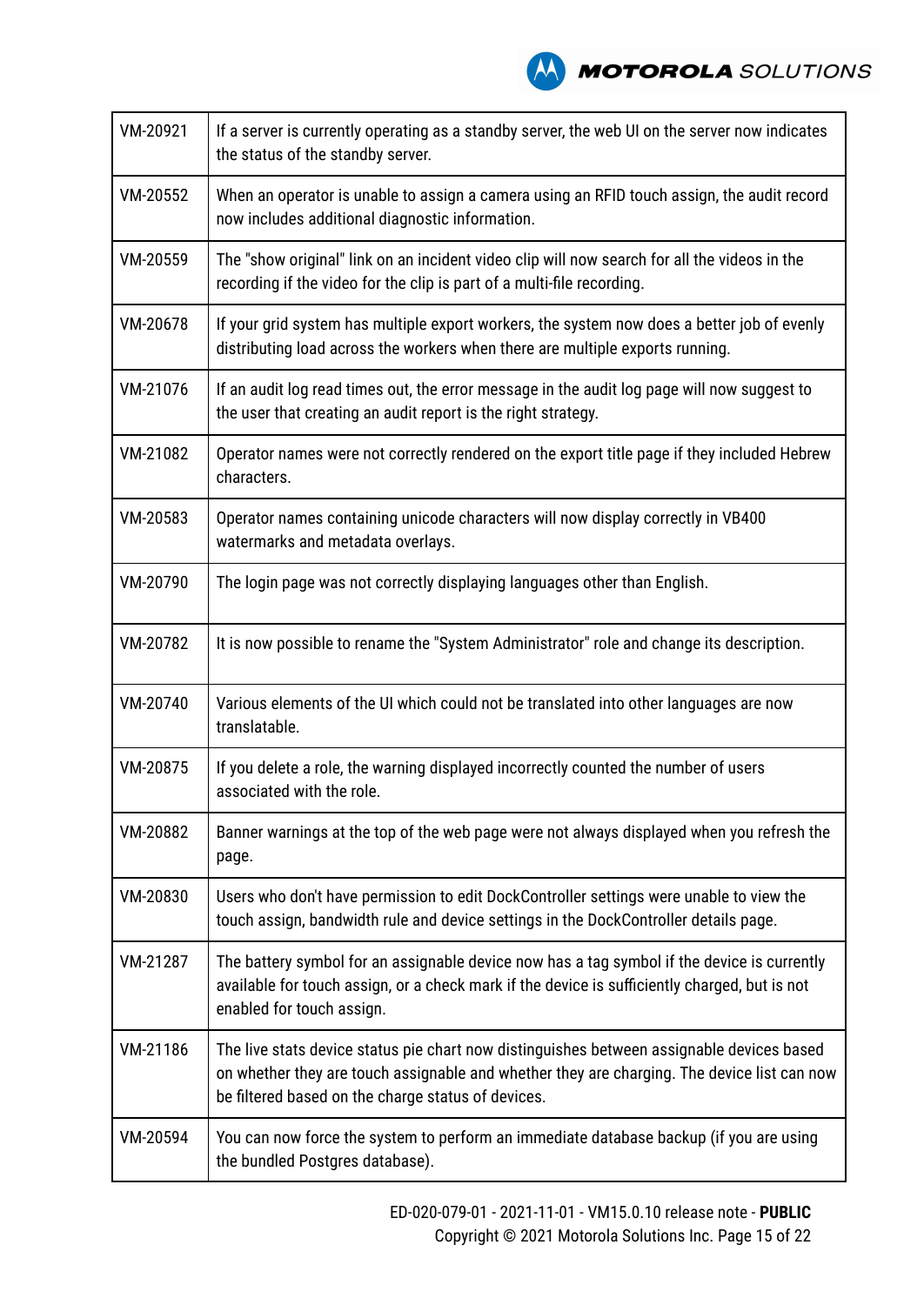| VM-21035 | The installer no longer installs a bundled copy of TeamViewer.                                                                                                            |
|----------|---------------------------------------------------------------------------------------------------------------------------------------------------------------------------|
| VM-21364 | The performance of composite clip playback has been improved for clips containing 1080p<br>videos.                                                                        |
| VM-20972 | The "Advanced Settings File" page has been renamed to "Advanced Settings".                                                                                                |
| VM-20925 | In database backup options, it was not possible to edit the number of hours that backups<br>are retained for.                                                             |
| VM-20942 | It was not possible to do a bulk transform (rotate/flip) of videos.                                                                                                       |
| VM-20920 | All imports, export and download operations (e.g. of roles, export profiles, reports, etc.) are<br>now audited.                                                           |
| VM-20760 | All add/edit/deletion operations which change settings are now audited.                                                                                                   |
| VM-20922 | You can now enable full auditing for an API key which will cause all API interactions<br>performed with the API key to be audited.                                        |
| VM-20598 | The "database mutex" is now enabled by default on SQLServer installations, thus eliminating<br>a configuration step required when setting up a redundant pair of servers. |
| VM-20817 | The "Report time" field in report metadata CSV files now says "Day starts at" to better reflect<br>its meaning.                                                           |
| VM-21251 | Editing the device for a downloaded video before that video had been deleted from the<br>camera could cause a download error.                                             |
| VM-21047 | You can now configure the video metadata overlay to include the device name rather than<br>the device serial number.                                                      |
| VM-20637 | Multi-line text playback reason fields and incident deletion reason fields are now correctly<br>displayed.                                                                |
| VM-20945 | Improved display of "scheduled deletion date" for videos which are ready for immediate<br>deletion.                                                                       |
| VM-21292 | The "large icon" video list now displays progress information when videos are being<br>uploaded from sites/EdgeControllers.                                               |
| VM-21247 | TETRA radio integration is now a full feature and no longer needs to be enabled in the<br>"preview feature" admin page.                                                   |
| VM-21180 | Admin pages now refer to the Android application used with the VB400 as the "VB<br>Companion" rather than the "Companion App".                                            |
| VM-20564 | The video lists on the dashboard now always have a "show more" button.                                                                                                    |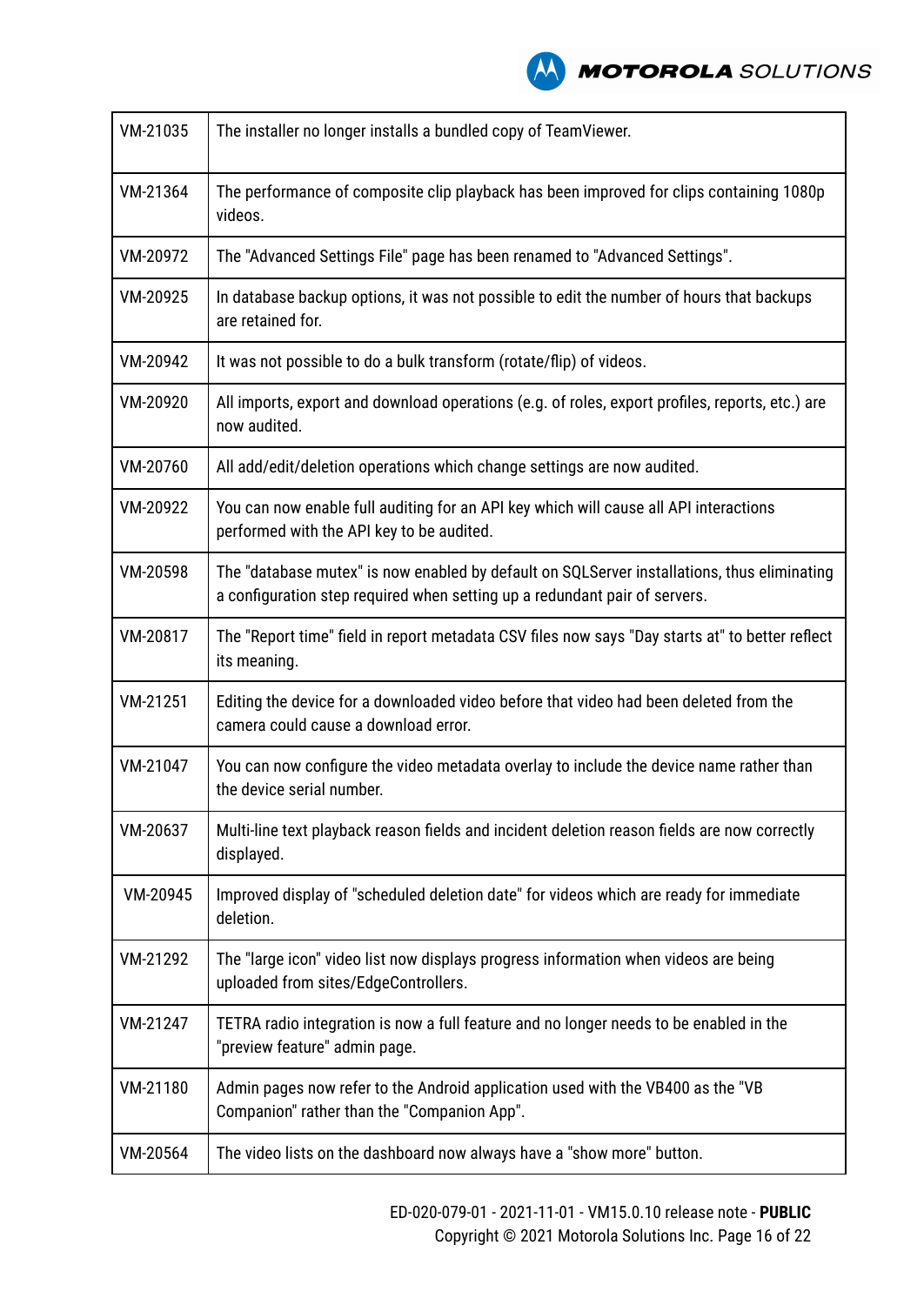|  | $\mid$ VM-21391 $\mid$ VB300 videos sometimes failed to play when using audio double consent and pre-record. |
|--|--------------------------------------------------------------------------------------------------------------|
|--|--------------------------------------------------------------------------------------------------------------|

### **Minor enhancements and bug fixes (VB400)**

| <b>Issue Id</b>                  | <b>Summary</b>                                                                                                                                                                                                             |  |
|----------------------------------|----------------------------------------------------------------------------------------------------------------------------------------------------------------------------------------------------------------------------|--|
| VM-20694                         | The TETRA radio integration required a device profile override to work.                                                                                                                                                    |  |
| VM-21019                         | The TETRA radio integration now supports the MXP600 radio model.                                                                                                                                                           |  |
| VM-20651                         | The TETRA radio integration did not work when used in conjunction with HolsterAware<br>peripherals.                                                                                                                        |  |
| VM-20672                         | Peer assisted recording did not work then used in conjunction with the TETRA radio.                                                                                                                                        |  |
| VM-20671                         | WiFi features would not work if a device was connected to a TETRA radio.                                                                                                                                                   |  |
| VM-20656                         | The audit log messages associated with TETRA radio connections have been improved.                                                                                                                                         |  |
| VM-20655                         | The device could fail after the connection to a TETRA radio was lost and regained.                                                                                                                                         |  |
| VM-20670                         | The device could fail while connected to a TETRA radio if a manual shutdown was<br>requested.                                                                                                                              |  |
| VM-20664                         | The device could fail to shutdown when idle (if configured to do so) after the TETRA radio<br>integration was enabled in a previous assignment.                                                                            |  |
| VM-20995                         | When the Android companion app is used at the same time as the TETRA radio integration,<br>incomplete pairing of the TETRA radio could prevent the app from connecting.                                                    |  |
| VM-20690                         | The TETRA radio integration could remain enabled even after the device was assigned using<br>a profile with the feature disabled.                                                                                          |  |
| VM-20862                         | If a new recording was triggered shortly after triggering a manual shutdown while recording,<br>the device could erroneously shutdown again.                                                                               |  |
| VM-20806                         | The audible recording alarm could persist after a manual shutdown and restart.                                                                                                                                             |  |
| VM-20996                         | The LEDs on the device did not always show the correct status after performing a manual<br>shutdown, then activating manual pre-recording - or when automatic pre-record is enabled,<br>waking the device with any button. |  |
| VM-21158<br>VM-21126<br>VM-20236 | The device would not always show the idle blink LED notification when it is powered on and<br>ready to record.                                                                                                             |  |
| VM-21093                         | The device could fail to correctly recognise the type of battery installed when operated in a<br>very low temperature environment.                                                                                         |  |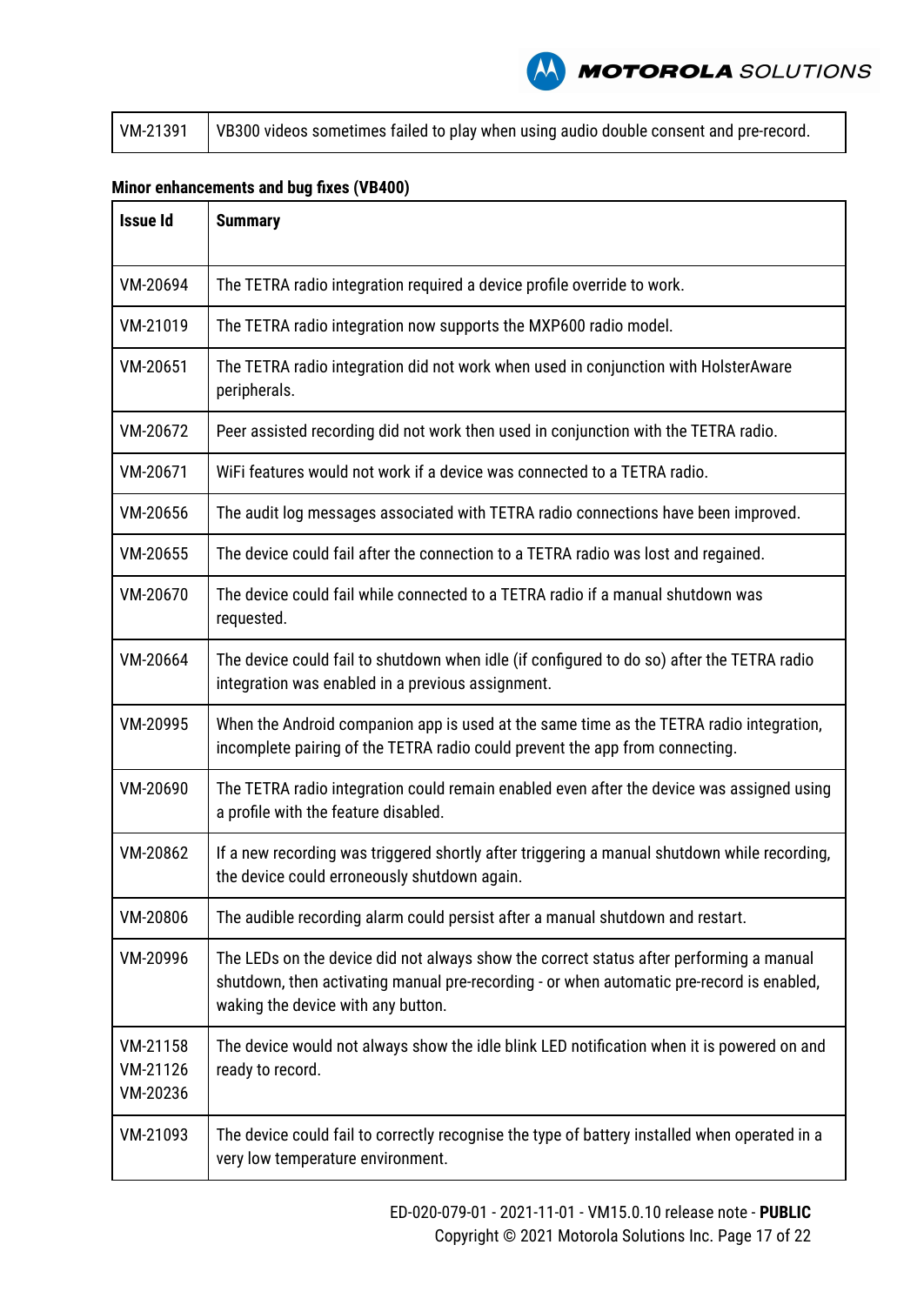

| VM-21095 | The device could fail to correctly recognise the type of battery installed for a period after a<br>firmware upgrade.                         |
|----------|----------------------------------------------------------------------------------------------------------------------------------------------|
| VM-21079 | The device would not correctly enter "shipping mode" (with an isolated battery) if undocked<br>immediately after requesting a factory reset. |
| VM-21256 | In rare circumstances with GPS enabled the device could fail when stopping a recording.                                                      |

#### **Minor enhancements and bug fixes (DockController)**

| Issue Id | <b>Summary</b>                                                 |
|----------|----------------------------------------------------------------|
| VM-14532 | The DockController logs could grow too large to be downloaded. |

#### **Earlier changes**

See the V14.6.x release notes for earlier changes.

### **Known issues**

#### **VB400 cannot be upgraded to latest firmware from old firmware versions**

An issue was discovered when upgrading VB400 devices running firmware older than V14.4.0 to the latest firmware. For this reason, Motorola Solutions VideoManager currently prevents you from upgrading a device running old firmware to anything other than V14.6.7 firmware. If you have devices running firmware older than V14.4.0 you should either manually upgrade them to V14.6.7 firmware (which is now bundled with Motorola Solutions VideoManager), or set V14.6.7 as the default firmware version and allow them to upgrade. Once all devices are upgraded to V14.6.7 or later, you can then safely configure the automatic firmware upgrade system to upgrade to the latest firmware.

#### **VB400 Bluetooth and Wifi are incompatible**

WiFi streaming and download over WiFi cannot be used on a VB400 when it is configured to connect to the VB Companion App over Bluetooth.

#### **VB400 Live-view for Android Companion app does not work with X100 or X200 (VM-20089)**

The Live-view for Android companion app feature does not currently work if the X100 or X200 external cameras are attached.

#### **VB400 WiFi offload of footage can make X100 or X200 unreliable (VM-20059)**

If you configure the device to offload footage over WiFi, then in-progress offloads can sometimes cause the operation of an X100 or X200 external camera to be unreliable. It is not currently recommended to enable WiFi offload if using an external camera.

#### **Import System Config prematurely saves**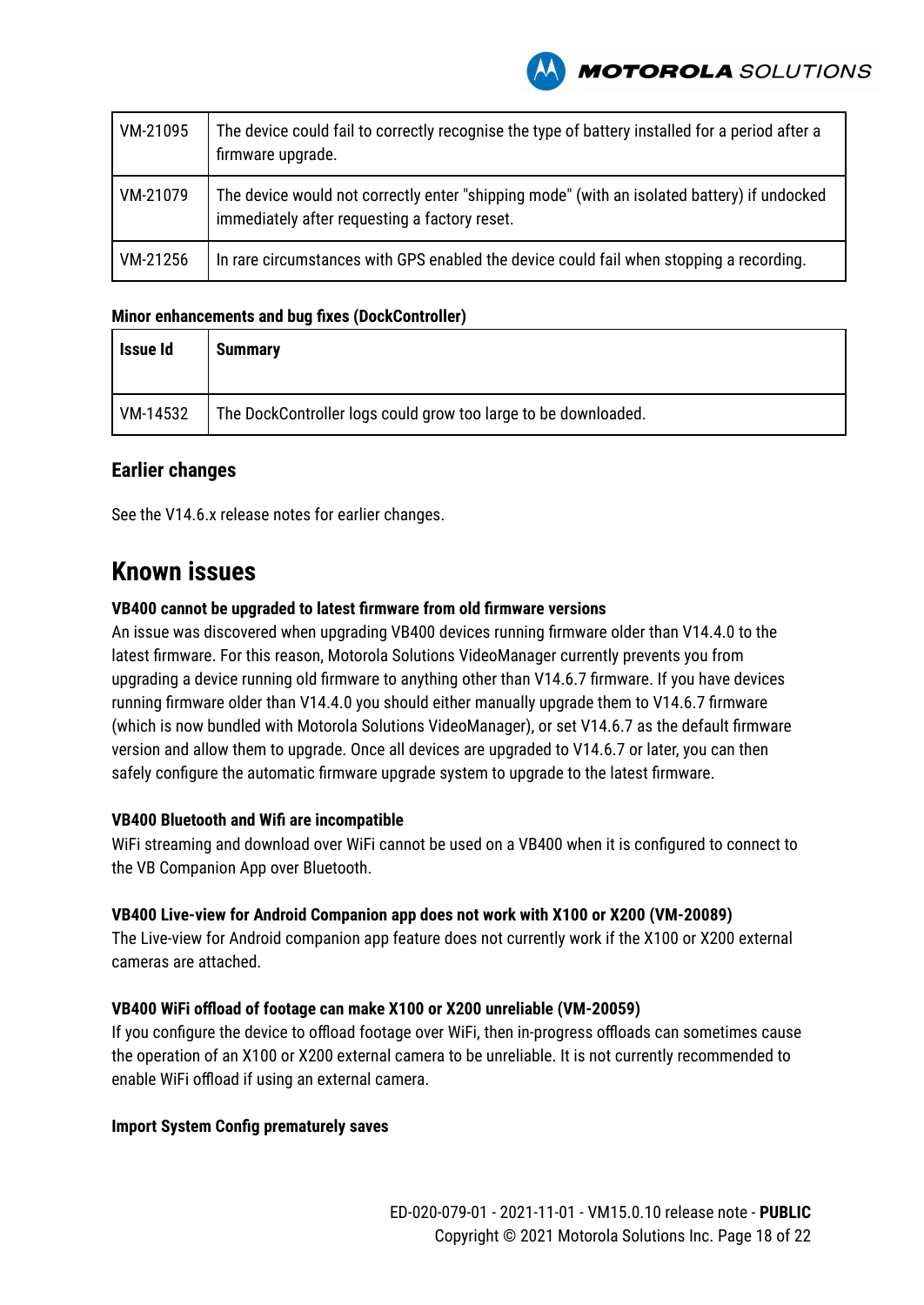

Do not use the "import system config" function with a settings file that you do not intend to import. If you use the "import system config" function, some system settings may be imported before you confirm the dialog, meaning that even if you cancel the dialog, system settings are updated.

#### **DockController assignment groups with overriden device settings**

If you set up multiple DockControllers to share a single RFID reader, then you must ensure that all the DockControllers in the group share the same RFID assignment charge criteria (these can now be overridden for each DockController). If the charge criteria for the DockControllers in the group are not the same, then you may unexpectedly be unable to assign a device in some circumstances.

#### **Cannot Compute File Hash for Audit Log Search when using Internet Explorer**

In the audit log screen, it is possible to filter the audit log by the SHA-256 of the file. On most browsers, the page lets you select a local file and the page then computes the hash of the file. This function isn't available in Internet Explorer. However, you can still search by file hash if you know the SHA-256 hash of the file you are searching for. If you need to compute the SHA-256 hash of a file on Windows, you can do it using the "certutil" command-line tool on Windows, e.g. "CertUtil -hashfile <filepath> SHA256".

#### **Large Numbers of Incident Clip Counts**

The system performs poorly when more than 200 incident clips are created in a single incident. You should not create incidents with more than this many clips. Some functions may not work properly if this limit is exceeded, e.g. export may fail.

# **Upgrade notes**

#### **Software assurance requirement for upgrade**

In order to upgrade to this version from an older version, you must have software assurance coverage up to 01 November 2020. If you are upgrading from a version older than 10.2, then you must upgrade to 10.2 and apply software assurance before installing this version.

#### **Data storage location change**

The default data storage location is now c:\ProgramData\Motorola Solutions\VideoManager for a new installation. If you upgrade from a version of Motorola Solutions VideoManager older than 14.5.0, you will already have data stored in c:\ProgramData\Edesix\VideoManager. In this case, the system continues to use the data in c:\ProgramData\Edesix\VideoManager (which might include your database, configuration and/or filespace data), but all log files are written to c:\ProgramData\Motorola Solutions\VideoManager\pss-service-logs.

#### **Central manager site upgrades**

When upgrading a central manager installation, replication of certain configuration settings from the central manager to sites (including EdgeControllers) will not occur until those sites are upgraded.

If you use any of the "Shared configuration settings" - on the Auto-fetch settings page - to replicate configuration information to sites, then the site will use out-of-date configuration information until upgraded to the minimum required version for that setting. Configuration changes made on the central system will have no effect until the site is upgraded.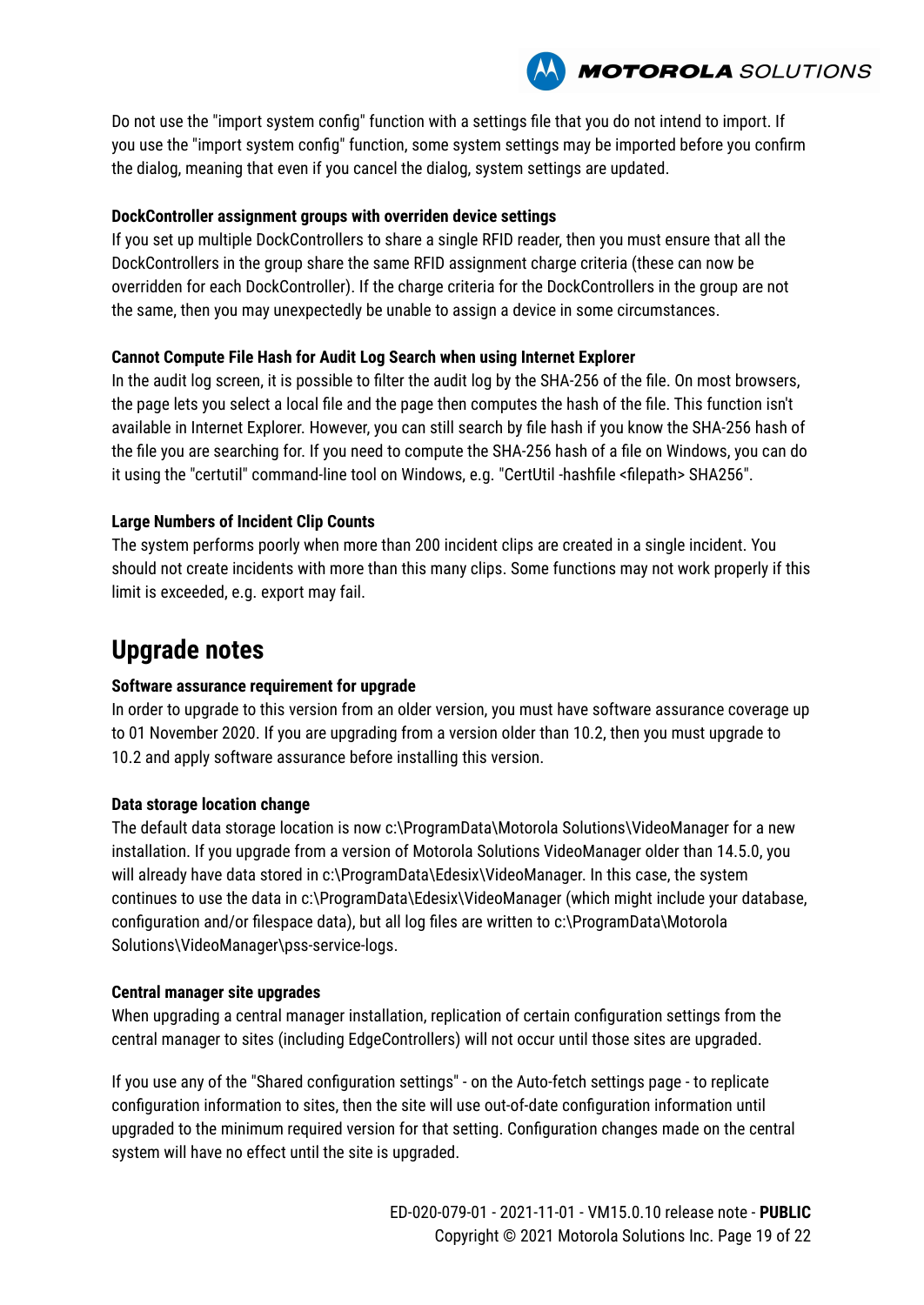The following table shows the minimum required version of Motorola Solutions VideoManager running at the site in order for each shared configuration setting to replicate correctly.

| <b>Shared configuration setting</b> | Minimum compatible site version               |  |
|-------------------------------------|-----------------------------------------------|--|
| Keys                                | 5.1.0                                         |  |
| <b>Roles &amp; Password Rules</b>   | 6.4.0                                         |  |
| <b>Users</b>                        | $14.5.0**$                                    |  |
| User Groups                         | 14.0.0                                        |  |
| <b>Device Profiles</b>              | 6.4.1                                         |  |
| Deletion policies                   | 6.4.0                                         |  |
| User-defined fields                 | 14.1.0 if you enable playback reason auditing |  |
|                                     | 14.0.0 if you define any tag list fields      |  |
|                                     | 6.4.0 otherwise                               |  |
| Device states and locations         | 10.0.0                                        |  |

\*\* - users can be replicated to sites running 7.0.1 to 14.4.x, but an incompatibility warning will be shown and bluetooth pairing information will not be replicated.

# **Supported platforms**

Motorola Solutions VideoManager is supported on the following platforms:

- Windows 8.1 Pro & Enterprise 64-bit
- Windows 10 Pro & Enterprise 64-bit
- Windows Server 2012 Essentials, Standard & Datacenter \*
- Windows Server 2012 R2 Essentials, Standard & Datacenter \*
- Windows Server 2016 Essentials, Standard & Datacenter \* \*\*
- Windows Server 2019 Essentials, Standard & Datacenter \* \*\*
- Windows Server 2019 Essentials, Standard & Datacenter \* \*\*
- Ubuntu 18.04, 20.04

\* Accessing the Motorola Solutions VideoManager web application from a web browser running on a Windows Server desktop is not supported. However, Windows Server can be used for running the Motorola Solutions VideoManager service.

\*\* USB attached devices are not supported on Windows Server 2016 and later.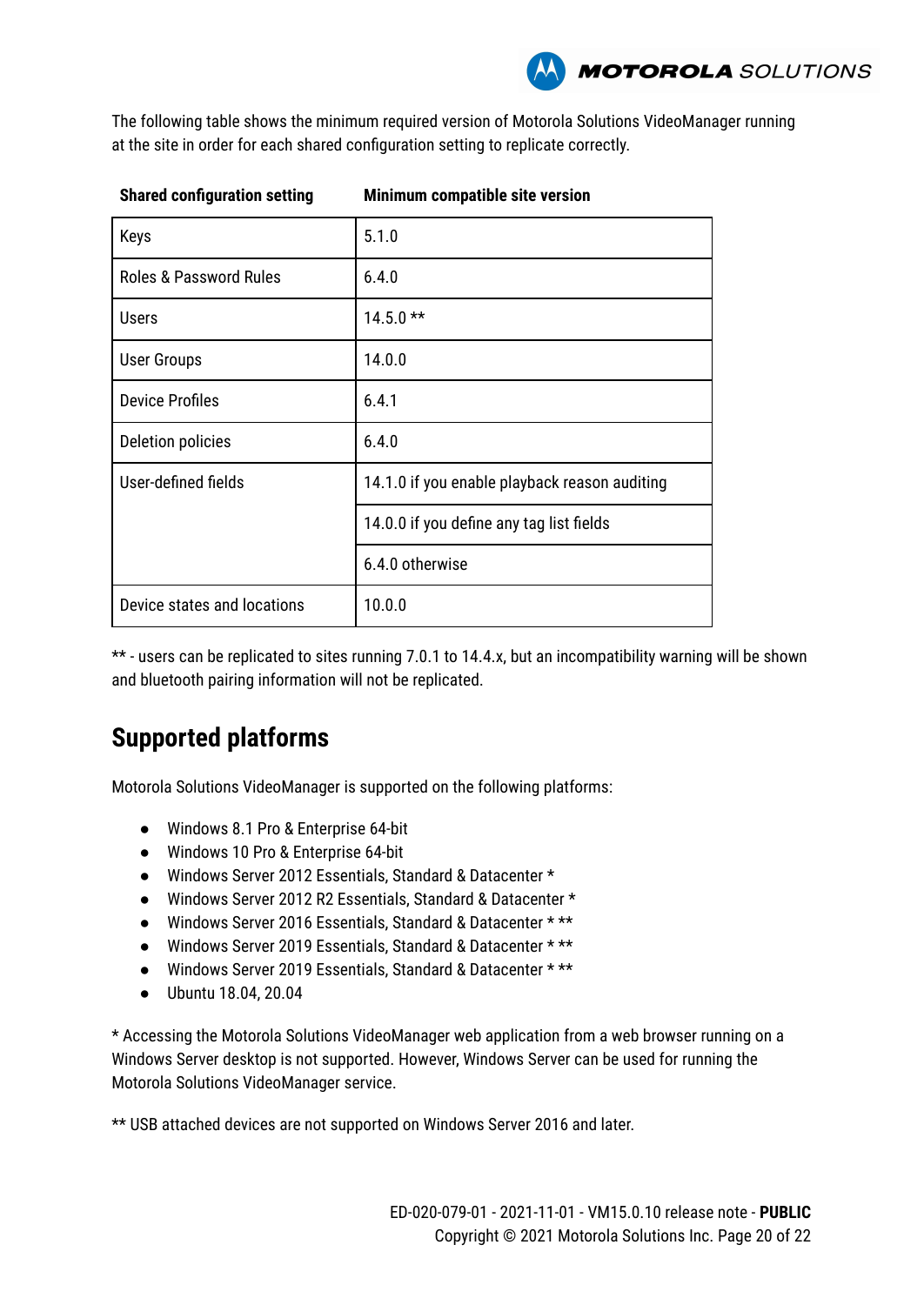

### **Supported browsers**

The Motorola Solutions VideoManager web application is supported on the following browsers:

- Microsoft Internet Explorer 11 (Windows 7/8.1/10) \*\*
- Microsoft Edge 79+ (Windows 10)
- $\bullet$  Chrome 48+ (Windows 7/8.1/10, MAC OS X v10.10)
- Firefox 68 ESR, 78 ESR (Windows 10, Ubuntu 18.04, 20.04)  $*$

#### **Support for Microsoft Internet Explorer 11 will be removed in the next release.**

The security settings of your browser may prevent some features of the Motorola Solutions VideoManager web application from working correctly. In particular, some browsers may silently prevent the download of files from the Motorola Solutions VideoManager web application. Adding Motorola Solutions VideoManager web application to the list of trusted websites will normally fix this.

Accessing the Motorola Solutions VideoManager web application from a web browser running on a Windows Server desktop is not supported.

\* When using Firefox on Windows, you may need to run Windows Media Player once to install codecs before video playback will work. Firefox video playback only works if the operating system provides an MP3 codec. When using Firefox on Ubuntu, you must install a package which provides H.264 and AAC codecs for Firefox, e.g. libavcodec-extra.

\*\* When using Internet Explorer, audio is not supported on Device live view page.

# **Supported device firmware**

We do not support assignment of devices running firmware older than version 6.0. These devices will still connect but only for the purposes of upgrading them.

### **Included device firmware**

This release of Motorola Solutions VideoManager includes the following firmware:

| VB400 firmware          | V15.0.9 |
|-------------------------|---------|
| VB200 / VB300 firmware  | V14.4.4 |
| VT50 / VT100 firmware   | V15.0.7 |
| DockController firmware | V15.0.4 |

### **Supported radios**

The VB400 Motorola radio integration features are supported in conjunction with the following models: